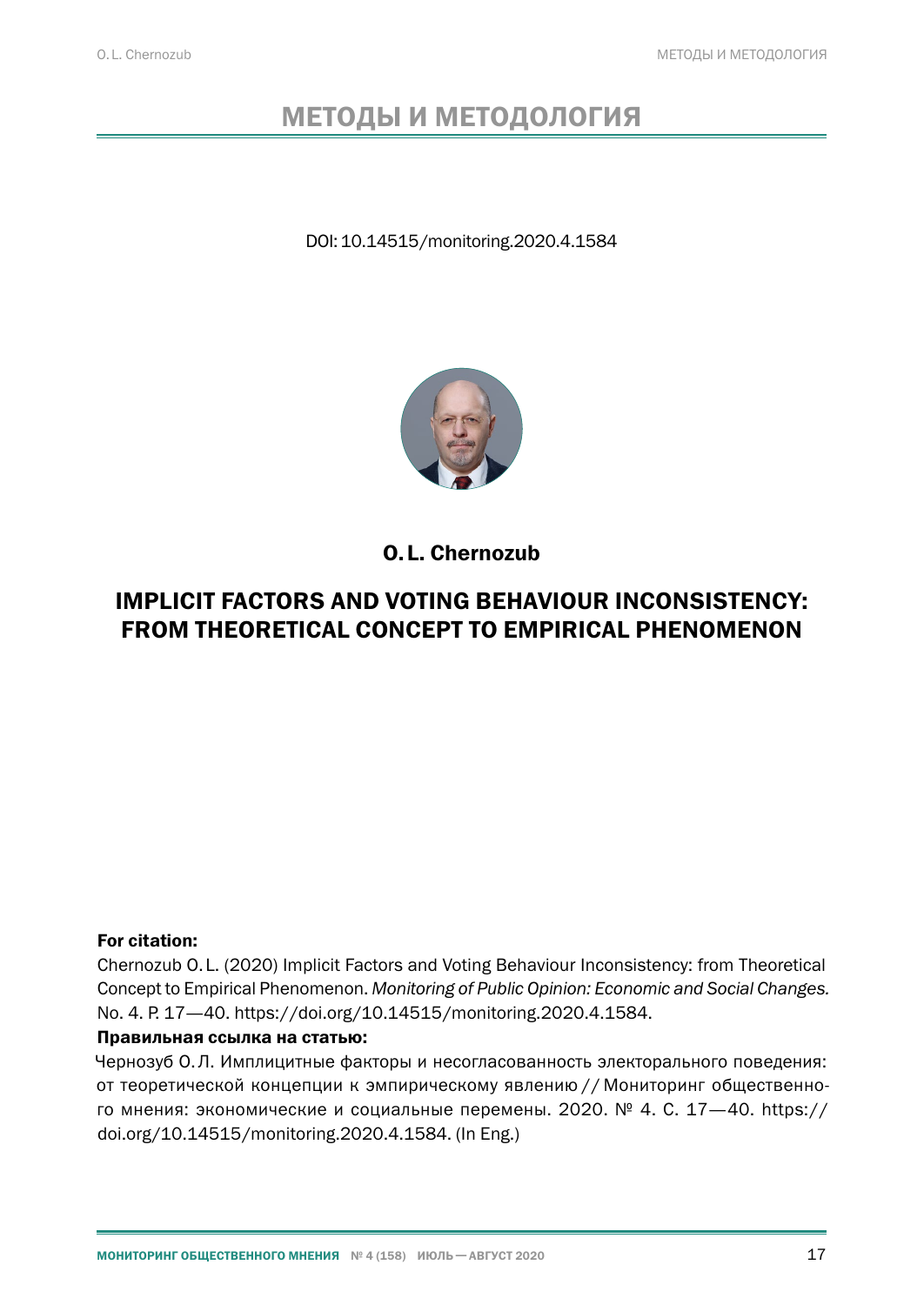## IMPLICIT FACTORS AND VOTING BE-HAVIOUR INCONSISTENCY: FROM THEORETICAL CONCEPT TO EMPIRICAL PHENOMENON

*Oleg L. CHERNOZUB*1,2 *— Cand. Sci. (Soc.), Vice-President for CIS Countries; Independent Director — Member of the Board of Directors E‑MAIL: 9166908616@mail.ru https://orcid.org/0000-0001-5689-8719*

<sup>1</sup> Global Development Consortium, Moscow, Russia

<sup>2</sup> HeliSky Inc., Moscow, Russia

Abstract. Several recent elections and referendums were marked by a dramatic failure in pre-election prediction based on large-scale surveys among voters. As a reaction to public anger and discontent among politicians alternative strategies (prediction markets, Implicit Association Test (IAT), expectation-based forecast, etc.) are being developed. The industry of election polling has also made progress: a number of studies have shown that a relatively low accuracy of forecasts was caused by inconsistencies in sample design and implementation. The present article considers another factor behind election forecast errors: insufficiency of data about the declared intentions needed to make an accurate prediction. For this purpose, the author introduces a tool called GATA (Graphic Association Test of Attitude) measuring implicit attitudes/intentions and proposes to add a "stream" of implicit effects to the usual Theory of Reasoned Action (TRA) and the Theory of Planned Behavior (TPB). According to the findings, implicit factors are an actual and clearly detected phenomenon; inconsistency in explicit and implicit attitudes/ intentions is typical of many voters.

ИМПЛИЦИТНЫЕ ФАКТОРЫ И НЕСО-ГЛАСОВАННОСТЬ ЭЛЕКТОРАЛЬНОГО ПОВЕДЕНИЯ: ОТ ТЕОРЕТИЧЕСКОЙ КОНЦЕПЦИИ К ЭМПИРИЧЕСКОМУ ЯВЛЕНИЮ

*ЧЕРНОЗУБ Олег Леонидович — кандидат социологических наук, вицепрезидент по странам СНГ, Global Development Consortium, Москва, Россия; независимый директор—член совета директоров, HeliSky Inc., Москва, Россия*

*E‑MAIL: 9166908616@mail.ru https://orcid.org/0000-0001-5689-8719*

Аннотация. Несколько последних выборов и референдумов ознаменовались драматическими провалами предвыборных прогнозов, основанных на массовых опросах избирателей. В ответ на недовольство общественности и политиков развиваются альтернативные подходы, такие как рынки прогнозирования, имплицитный тест отношения (IAT), прогнозы на основе ожиданий и т. д.. Индустрия избирательных опросов также не стоит на месте: было проведен ряд исследований, показавших, что несовершенства проектирования и реализации выборки выступили основной причиной относительно низкой точности прогнозов. В настоящей статье рассматривается другой фактор прогнозных ошибок недостаточность данных о декларируемых намерениях для построения достоверного прогноза. Для этого автор вводит инструмент графического ассоциативного теста отношения (ГАТО), измеряющий имплицитные установки/ намерения, и предлагает дополнить типичную модель теории обдуманных действий/теории запланированного поведения (ТОД/ТЗП) «потоком»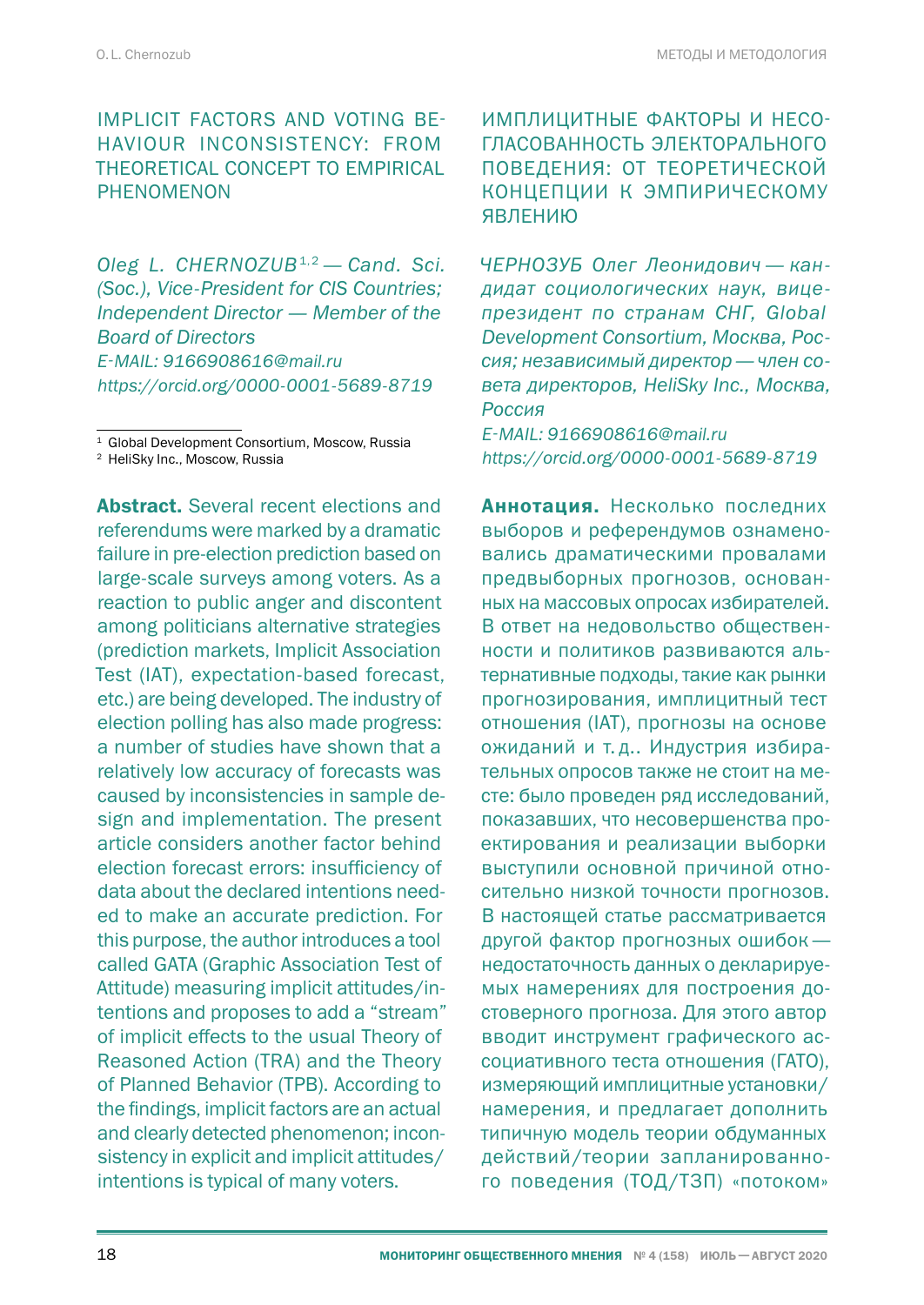The present article aims to present this phenomenon. This will be followed by another article (Implicit Factors and Voting Behavior Inconsistency: From an Attitude to Behavior) in the next issue of the Monitoring of Public Opinion: Economic and Social Changes (2020, no. 5) which will highlight behavioral effects of inconsistencies and the results of a combined use of implicit and explicit factors in the election forecast model.

Keywords: electoral behavior, electoral forecast, prediction of behavior, GATA, electoral polls, consistent attitude, behavior factors

имплицитных эффектов. Основные выводы исследования доказывают, что имплицитные факторы — реальный, надежно выявляемый феномен, а несогласованность эксплицитных и имплицитных установок/намерений характерна для многих избирателей.

Описание основных черт этого явления составляет суть настоящей статьи. В следующей статье (Имплицитные факторы и несогласованность электорального поведения: от установки к поведению//Мониторинг общественного мнения: экономические и социальные перемены. 2020. № 5) будут рассмотрены поведенческие эффекты несогласованности и результаты совместного использования как имплицитных, так и эксплицитных факторов в модели электорального прогнозирования.

Ключевые слова: электоральное поведение, электоральные прогнозы, прогнозирование поведения, факторы поведения, согласованность отношения, ГАТО, электоральные опросы

#### 1. Introduction

Political planning and electoral forecasting based on voters' "intentions-based" surveys remain the key method adopted by the main political strategists and pollsters and are supported by electoral participants all around the world. According to the approach that dominates in both academia and industry, the anticipated electoral results and their drivers are assessed on the basis of voters' self-reported intentions to participate in the voting procedure and to vote for a specific candidate or party. Technically, the current mainstream paradigm is based on the explicit declarations of voters about their future behavior, or, more precisely, on two types of variables extracted from their statements constituting the so-called "likelihood to vote— vote intention" model. Although there can be various forecasting strategies using different weighting and correction procedures applied to survey responses, explicitly declared intentions are the core for almost any calculations [Perry, 1960, 1962, 1973, 1979; Erikson, Panagopoulos, Wlezien, 2004; Vermunt, Magidson, 2005]<sup>1</sup>.

<sup>&</sup>lt;sup>1</sup> Newport F. (2008) Who are Likely Voters and When Do they Matter. Gallup. July 28<sup>th</sup>. URL: [http://www.gallup.com/](http://www.gallup.com/poll/109135/who-likely-voters-when-they-matte.aspx) [poll/109135/who-likely-voters-when-they-matte.aspx](http://www.gallup.com/poll/109135/who-likely-voters-when-they-matte.aspx) (accessed: 09.08.2020).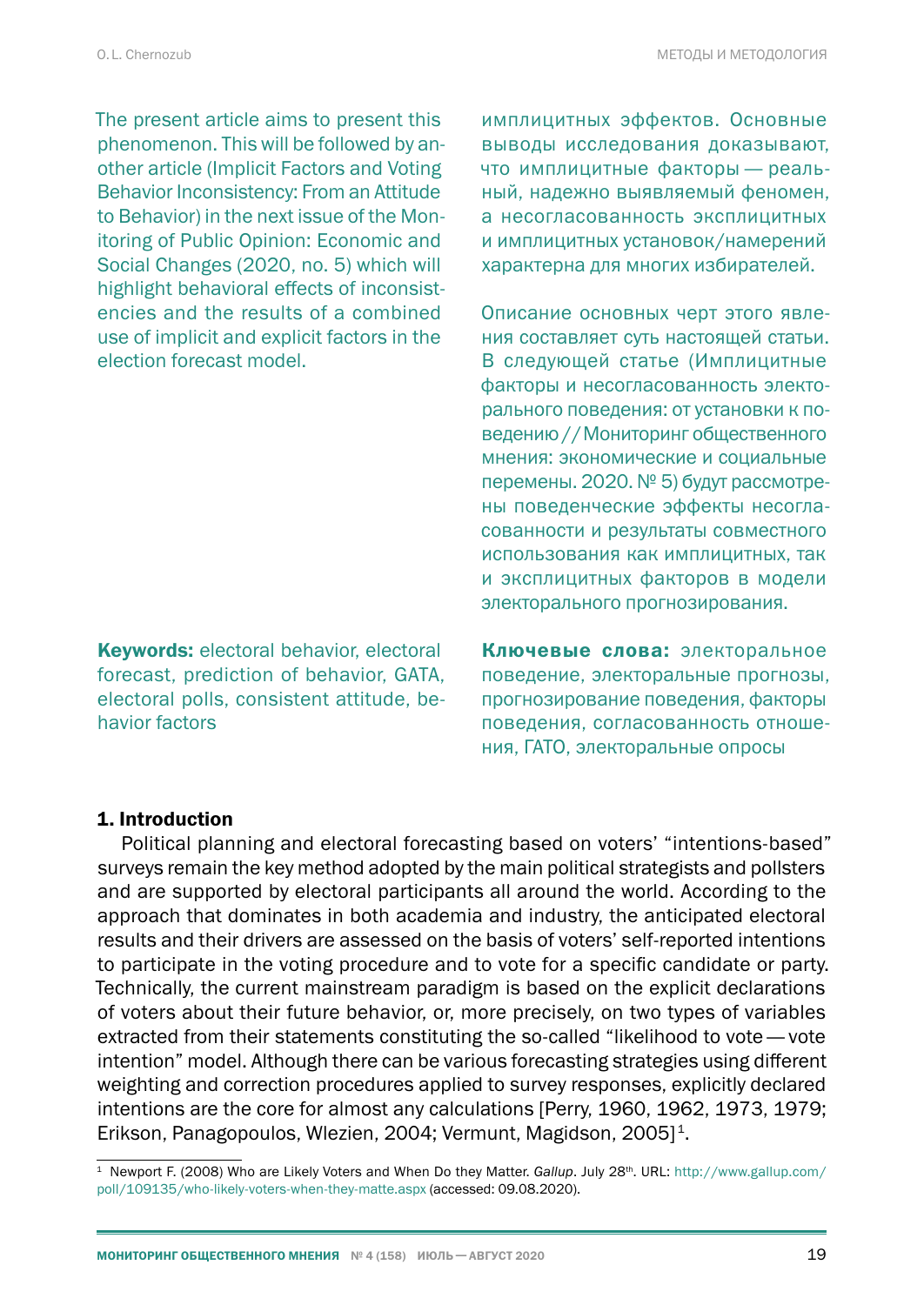Unfortunately, despite the impressive progress in the pollster industry during the  $20<sup>th</sup>$ century, its current state can be characterized as rather problematic. Recent events give a lot of examples of nation-wide forecasts fail to correctly predict the election outcomes 2. The incomplete list of such failures includes:

- 2014 parliamentary elections in Moldova;
- 2015 parliamentary elections in the UK;
- 2015 Knesset elections in Israel;
- 2015 Referendum in Greece;
- 2015 presidential elections in Poland;
- 2015 presidential elections in Belarus;
- 2016 Brexit Referendum in the UK;
- 2016 presidential elections in the USA;
- 2017 parliamentary elections in the UK.

These cases of inaccuracy of electoral forecasts are important not only on their own but as a symptom of an insufficient understanding of voters' decision-making process and its factors<sup>3</sup>. If a single model of voters does not reflect their actual behavior, it means not only the inaccuracy of the forecast but also the misleading of the political strategy and the electoral campaign, resulting, quite probably, in serious political consequences.

Unsurprisingly, the last decades have brought to life a wide array of alternative models that deliberately evade the pure measurement of intentions. Some of them acquired a reputation as well-founded and quite effective: questioning on expectations [Rothschild, Wolfers, 2012; Graefe, 2014; Ganser, Riordan, 2015], prediction markets [Kou, Sobel, 2004; Arrow et al., 2008; Leigh, Wolfers, 2006; Murr, 2015], economic models [Lewis-Beck, Stegmaier, 2007; Anson, Hellwig, 2015] and social media content analysis [Tumasjan et al., 2010; Gayo-Avello, 2013; Celli et al., 2016]. Studies showed that predictions based on these methods are more accurate compared to those of intention-based surveys [Kou, Sobel, 2004; Metaxas, Mustafaraj, Gayo-Avello, 2011; Rothschild, Wolfers, 2012; Atanasov et al., 2015; Graefe, 2017].

However, these approaches hardly can substitute more widespread intention-based survey methods in the near future. Each of these methods has significant limitations. Some of them are tuned for binary choice situations (prediction markets, expectations, and economic models), some determine winners rather than the actual number of votes (prediction markets and expectations polls), other depend on specific infrastructure (political betting systems), or have manipulation risks (social media content analysis). Most important, these methods do not provide opportunity to gather important additional information on voters' preferences, expectations, attitudes, and behaviors, all of which are crucial for both forecasting and planning political campaigns.

Thus, the surveys remain the main source of information in electoral studies, and this can explain why remarkable failures of the key pollsters during some of the recent

<sup>2</sup> See, for example: Mercer A., Deane C., McGeeney K. (2016) Why 2016 Election Polls Missed their Mark? *Pew Research*  Center. November 9<sup>th</sup>. URL: https://www.pewresearch.org/fact-tank/2016/11/09/why-2016-election-polls-missed-theirmark/ (accessed: 179.08.2020); Whiteley P. (2016) Four Reasons Why the Polls Got the U.S. Election Result so Wrong. *Newsweek (US Edition).* 2016. November 14<sup>th</sup>. URL: https://www.newsweek.com/polls-2016-us-elections-trump-potushillary-clinton-520291 (accessed: 17.08.2020).

<sup>&</sup>lt;sup>3</sup> Latest overview of corresponding approaches see, in particular: [Lau, Kleinerg, Ditonto, 2018].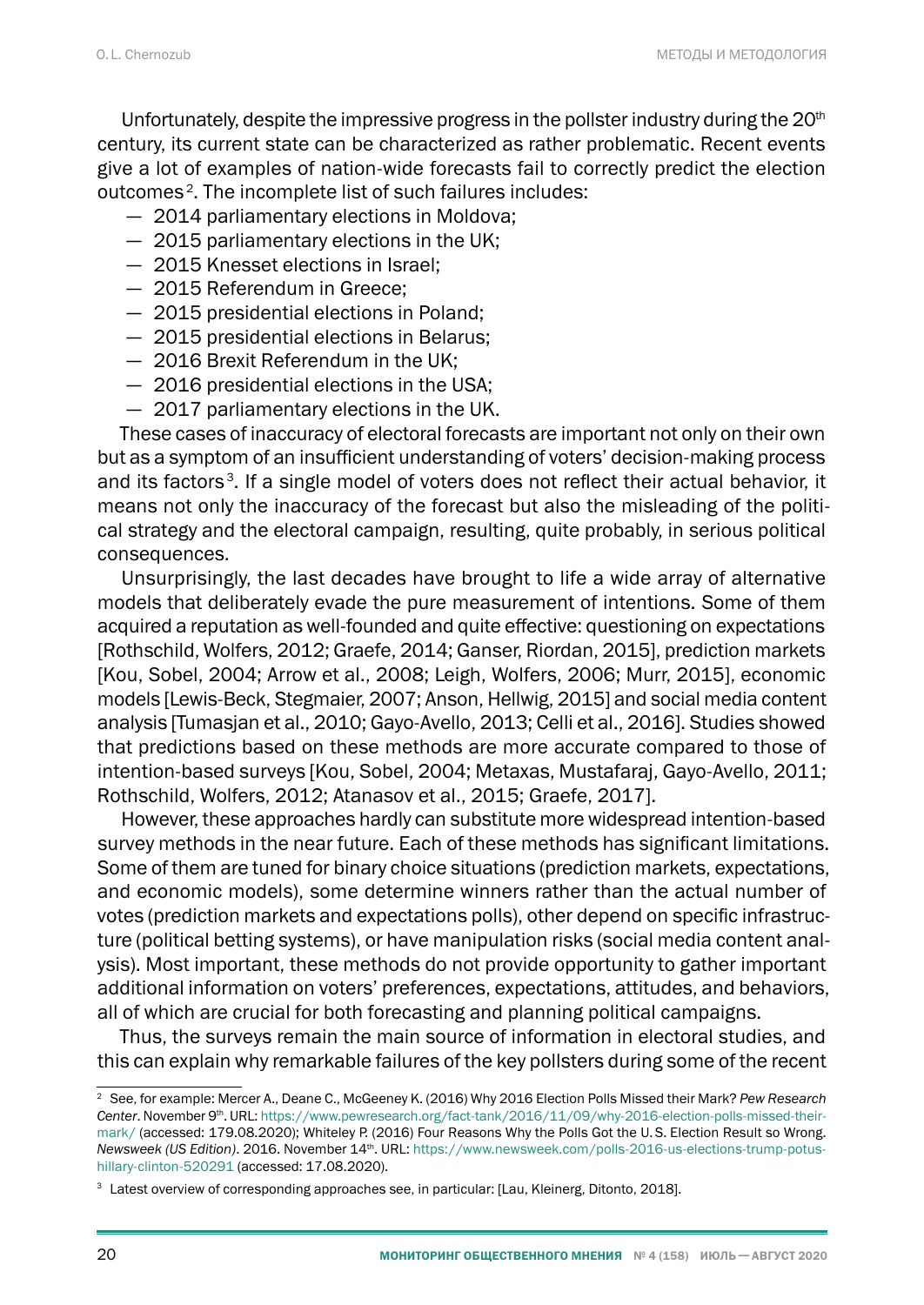elections are taken so seriously by the industry and political actors. In some cases, failures to correctly predict the winner of the election led to industry-level investigations. The reports by the Market Research Society and the British Polling Council in the UK and AAPOR in the USA are probably the most prominent examples [Sturgis et al., 2016; Kennedy et al., 2017]. These reports cover a wide range of possible sources of errors including sampling issues, late swing effects, deliberate misreporting, etc. It is worth noting, however, that generally, they do not address the problem of the validity of the intentions-based approach itself<sup>4</sup>.

The proposed perspective looks quite biased. Most pollsters would definitely agree that voters' behavior can and often is determined by factors which are poorly recognized even by the actors and/or are misreported by them. These methodical problems are well-known and usually are referred to as "lack of introspection" and "deliberate misreporting". The current state of affairs is generally taken as an objective limitation of the methodology which, as for now, deemed as unavailable for improvement within mass surveys. This was clearly demonstrated by a study by Rogers and Aida [Rogers, Aida, 2012] who directly compared the data on voters' "intentions to vote" reported in a poll with the actual turnout among the surveyed voters. Studying only the voters for whom they have data on their presence on the voting station, e. g. having the "sample" equal to the "universe", Rogers and Aida eliminated any possible effect of "sampling error". Thus, any mismatch of declarative intention and actual behavior, revealed by them, should be regarded as definitely generated by validity problems. In particular, they demonstrated a dramatic difference between the declared intentions and actual behavior: 13% of those who declare they are "Almost certain" they would vote, have not in fact voted, whereas 55% of those who answered "No", actually came to the polling station. Moreover, the authors found that actual behavior can be relatively reliably predicted by the previous voting experience. As respondents perfectly know whether they voted in the recent election or not, they could effortlessly make an accurate forecast for the next one. But they do not.

In this context, one of the most promising attempts to improve the existing model is to introduce methods which can measure not only voters' explicit attitudes and/ or intentions but also the implicit ones. Explicit attitudes are attitudes that are at the conscious level, are deliberately formed and are easy to self-report. On the other hand, implicit attitudes are attitudes that are at the unconscious level, are involuntarily formed and are typically unknown to us. There were several important attempts to use implicit measures as predicting factors of voters' behavior. For example, Greenwald et al. (2009) used the Implicit Association Test (IAT) and the Affect Misattribution Procedure to predict the individual choice between John McCain and Barak Obama during presidential elections on the basis of implicit racial attitudes and independently from explicit intentions. The study by Italian researchers was even more comprehensive. They used the IAT on a large sample (*N*=1377) to predict actual voters and their choice during the 2006 Italian National Elections [Roccato, Zogmaister, 2010]. They found the IAT-based prediction to be more accurate than the prediction based on explicit intentions (the prediction error was 1.1 vs 3.9). Interestingly, explicit and

<sup>4</sup> See for details: [Chernozub, 2017, 2018b].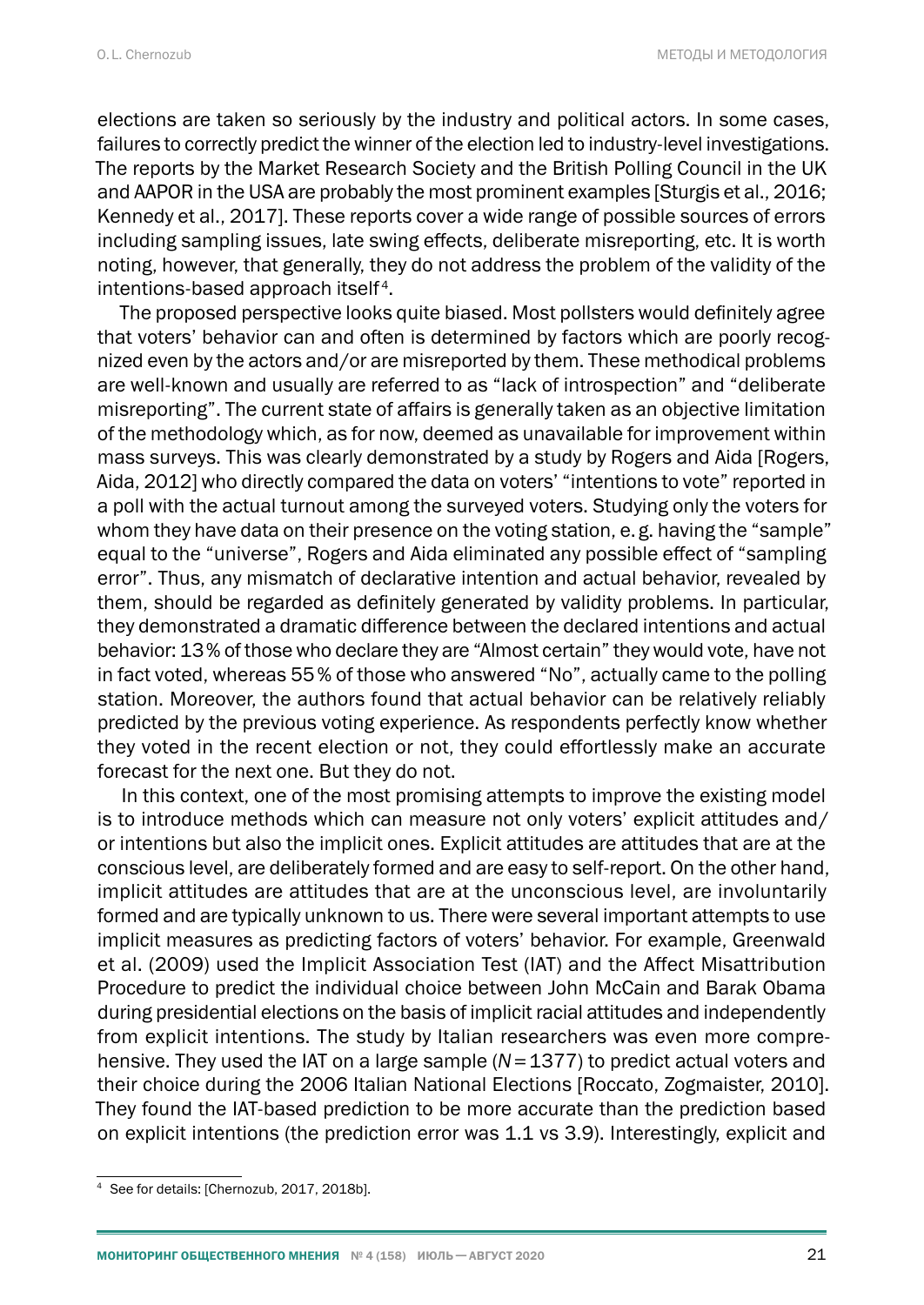implicit measures were only marginally correlated thus indicating that they reflect different aspects of voting behavior [ibidem; see also Choma, Hafer, 2009]. The implicit measures not only provide additional information on actual preferences and intentions but also partially solves the problem of "undecided", i.e. people who report they did not make their choice yet [Arcuri et al., 2008].

The introduction of the IAT caused quite an intensive discussion concerning the relative superiority of explicit or implicit drivers and better predictors of electoral behavior [Greenwald, Poehlman et al., 2009], which perfectly fits into long-term debates of the "dominant" or "true" attitude. According to Devine, the dominant factor of individual behavior is cultural stereotypes prevailing in the individual's group [Devine, 1989; Devine et al., 1991; Devine, Monteith, 1999]. The variety of real forms of behavior is generated by a personal tendency to follow or oppose to these stereotypes. In contrast to Devine's dissociation model, MODE (motivation and opportunity as determinants of the attitude-behavior relationship) consider implicit motives as a fundamental factor to control openly-expressed beliefs [Fazio et al., 1995; Dunton, Fazio, 1997]. Therefore, implicit attitudes are considered as valuable predictors for behavior that are difficult to control (spontaneous reactions) or provides little motivation to control. Explicit attitudes should better predict behavior, which is under volitional control [Dovidio et al., 1996]. Finally, the findings of some latest studies show that these explicit and implicit drivers are not necessarily consistent [Choma, Hafer, 2009; Roccato, Zogmaister, 2010].

The study proposes an integrated approach where explicit and implicit factors act simultaneously. They have their own sources of origin and affect behavior in an interactive way; no one should be omitted from analysis. Therefore, we assume explicit and implicit components of an attitude may be consistent (both positive or both negative) or inconsistent (explicit— positive, implicit— negative and vice versa), this way constituting a specific status of the attitude affecting the behavior. Trying to maintain a manageable scale of the problematic field to study, we focused the attention on the single case of inconsistent intentions where the explicit and implicit ones are contradictory. This approach is rather unusual for modern practice; however, as the obtained results show, it leads to some improvement of forecasting models, and, what is more important, a range of meaningful insights concerning voters, their preferences and electoral behavior drivers. In the practical perspective, focusing on inconsistent voters promises a valuable return in both spheres: political planning and electoral forecasting. If one assumes that the preferences and intentions of this group are unstable, the separation of this fraction in the general group of supporters:

— reduces the possibility of misleading in the sphere of expected electoral results;

— reduces uncontrollable distortion this group introduces in political planning.

The remainder of this paper is structured as follows. Section 2 is devoted to the model of inconsistency, the main hypothesis, variables, and data. Section 3 provides a general overview of the inconsistency of the attitude and intentions as an empirical phenomenon, based on the data obtained by the author. Section 4 makes a bridge from the inconsistency of attitude and intentions to the inconsistency of behavior. Section 5 provides an example of the application of the proposed model to electoral forecasting and Section 6 summarizes the main findings and sets up some ideas for practical applications and further studies.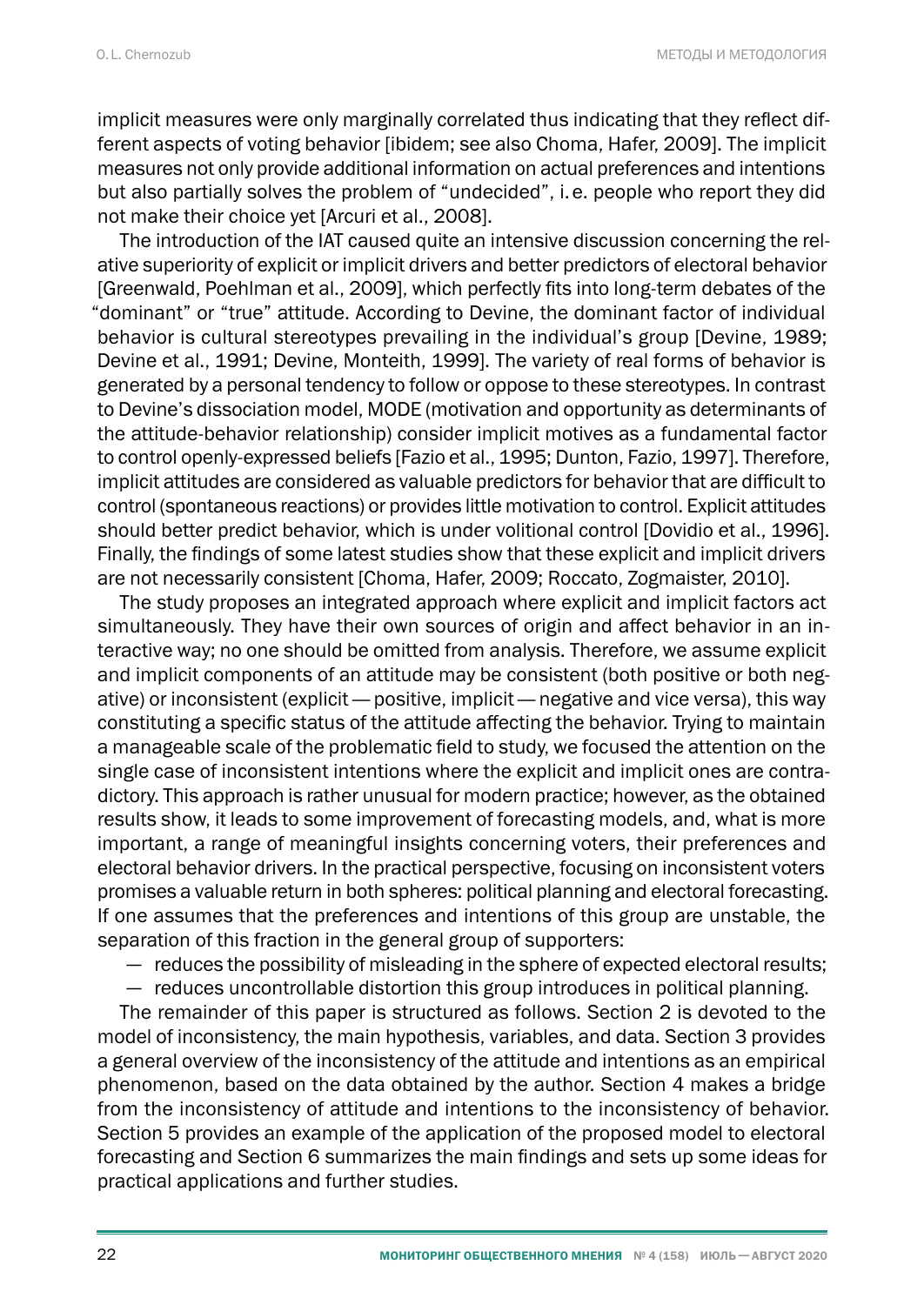#### 2. Explicit/implicit inconsistency as a concept

#### *2.1. Theoretical background and the general model*

Fundamentally, the proposed concept of the inconsistency as a specific status of attitude is based on the expectance-based model of attitude [Feather, 1979, 1982; Fishbein, 1963, 1967], supported by the classical structural theory of attitude [Rosenberg, 1956, Rosenberg et al., 1960; Festinger, 1957; Kelman, 1958; Festinger, Carlsmith, 1959; Katz, 1960; Kiesler, Collins, Miller, 1969; Himmelfarb, Eagly, 1974; O'Keefe, 1990; Smith, 2003]. According to this generally-accepted approach, the attitude is considered as a predisposition to behave towards a certain object in a favorable or unfavorable manner and depends on the anticipated value of the outcome of endeavoring action. Being the fundamental factors for a behavior, attitudes have as their own basis a set of beliefs which includes both salient and non-salient beliefs. These attitudes are converted into intention, which, being affected by additional factors of perceived norms and perceived behavioral control, finally are implemented in the behavior [Fishbein, Ajzen, 2011].

According to general behavioral science, a person can hold both implicit and explicit attitudes at the same time. An implicit attitude exists as an unrecognized prejudicial attitude, while an explicit one is under conscious control. An implicit attitude is assumed as affecting intentions to behave "automatically". In contrast to it, an explicit attitude requires cognitive effort to be activated. Being retrieved to the cognitive sphere, an implicit attitude becomes an explicit attitude and conscious control can override its initial effect on behavioral intention [Wilson, Lindsey, Schooner, 2000]. Researchers pay a lot of attention to assess which attitude, explicit or implicit, is a "true" and better predictor of behavior.

From this perspective, electoral behavior looks ambivalent. It is obviously willful and should fit perfectly into an expectancy-based model, controlled by explicit factors. At the same time, voting as a specific case of behavior provides very little motivation to control as long as the ballot is secret and voter commands of a vanishingly small portion of the voting result. Therefore, the general assumption for this study accepts simultaneous influence of implicit and explicit attitudes on the voter's behavior. The framework of the structural theory of attitude and the consistency theory of both components [Rosenberg, 1956, 1960] leads us to the assumption that these components normally should be in compliance to enforce the implementation of intention. In contrary, if implicit and explicit attitudes contradict each other, the probability of the intentions' escalation into the real behavior is decreased.

To structure these assumptions, the author created a conceptual model based on the adaptation of the general TRA/TBP<sup>5</sup> model, enriched with a clear chain of implicit effects (represented in italics).

A set of beliefs is the basic set of drivers affecting the formation of attitudes. Fishbein and Ajzen [Fishbein, Ajzen, 2011: 96] designated this set as "beliefs"; in this paper, the author will adhere to this term, making a reservation that this set of factors can have and most probably has a non-conscious, or "intuitive", or "affective" fraction.

TRA/TBP factors are perceived norms and perceived behavioral control factors.

<sup>&</sup>lt;sup>5</sup> Theory of reasoned Action/Theory of Planned Behavior [Fishbein, Ajzen, 2011].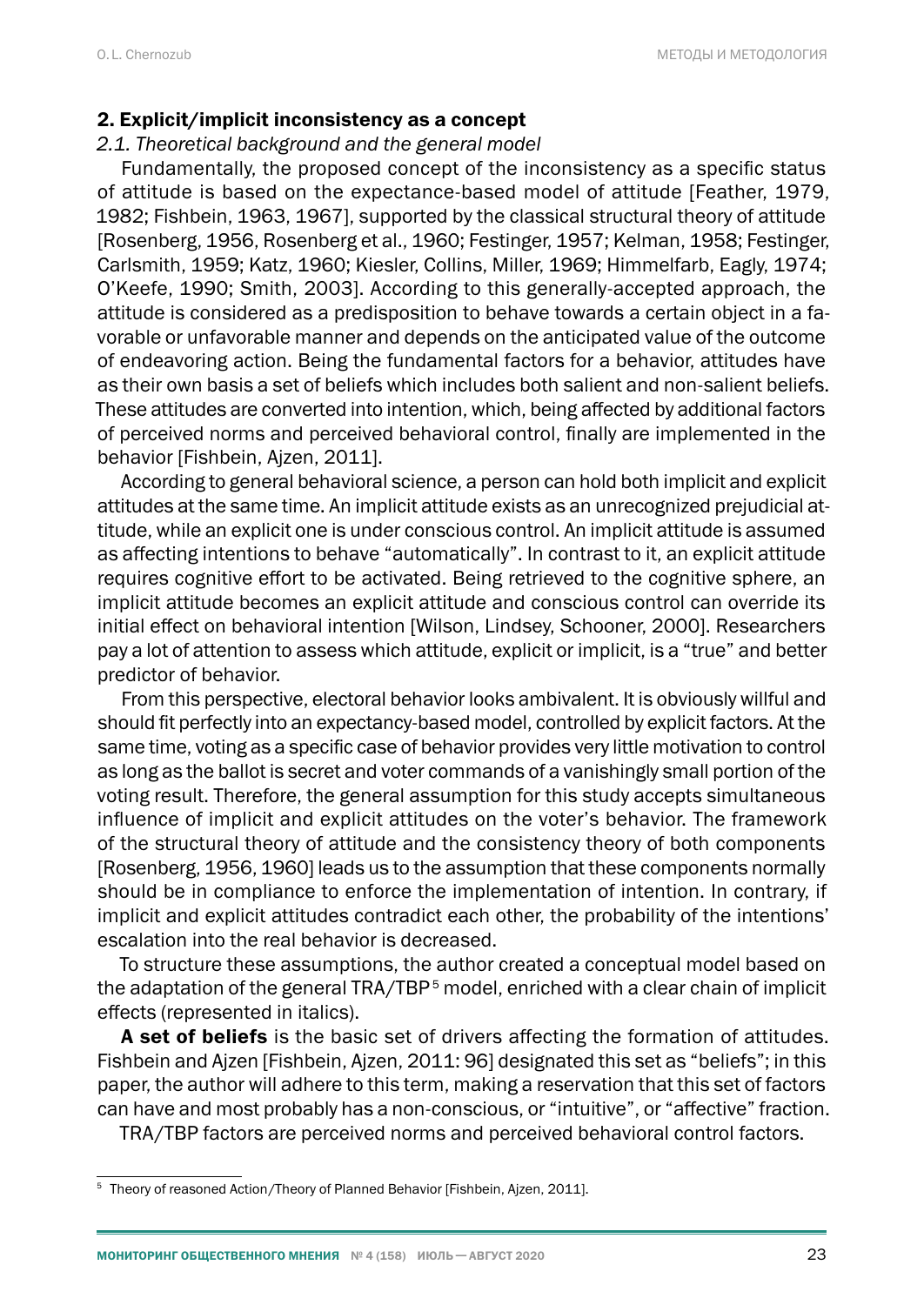

*Figure 1. Double-stream model of behavior Figure 1.* Double-stream model of behavior

An explicit attitude is a conscious attitude, which could be correctly formulated and expressed by the individual.

 $\frac{1}{2}$  designation and this set as  $\frac{1}{2}$  designated this paper, the author will adhere to this paper, the author will adhere to this paper, the author will adhere to this paper, the author will add to this paper, t **Explicit intentions** are conscious intentions, which could be correctly reported to<br>..... others.

An implicit attitude is an unconscious attitude; the individual could be unaware of its presence, nature, and valence. According to [Wilson, Lindsey, Schooner, 2000], an implicit attitude activates automatically and may be or may be not overridden by conscious (explicit) factors.

**Spontaneous reactions** are unconscious drivers to act, "automatically" generated by the implicit attitude; they are sometimes referred to as **"implicit intentions"** despite of the fact that they, being unconscious, are certainly not "true" intentions.

A behavior is the real act, which represents the final result of the interaction of explicit intentions and unconscious impulses.

Thus, the ultimate goal of the current study is to prove or reject the assumption that the inconsistency of explicit and implicit attitudes and intentions is (a) accessible for empined rechtmedton, (b) ancets the efectoral behavior and (b) being taking interaction, (b) ancets the effection of explicit of the interaction of  $\alpha$ for empirical identification, (b) affects the electoral behavior and (c) being taking into

bounced improve reredded assertacy and, ex-

1. To detect the implicit attitudes/intentions to vote based on the empirical data of mass polls and to test whether these implicit factors are not artifacts of the measurement procedure but are logically generated by the "set of beliefs" as their supposed drivers.

2. To identify the voters with inconsistent intentions.

3. To understand whether their peculiarities are a significant factor of electoral and to test whether these implicit factors are not artifacts of the measurement procedure but are not are not are not are not are not are not are not are not are not are not are not are not are not are not are not are not behavior.

4. To evaluate whether taking inconsistent intentions into consideration improves electoral forecasting accuracy.

This article is the first of two articles and covers first and the second tasks.

## *2.2. General goal, Hypothesis and a theoretical contribution*

The goal of the study is to test whether implicit factors affect voting behavior, and whether incorporating them into forecasting models improves their accuracy. Therefore, there are three general hypotheses to test.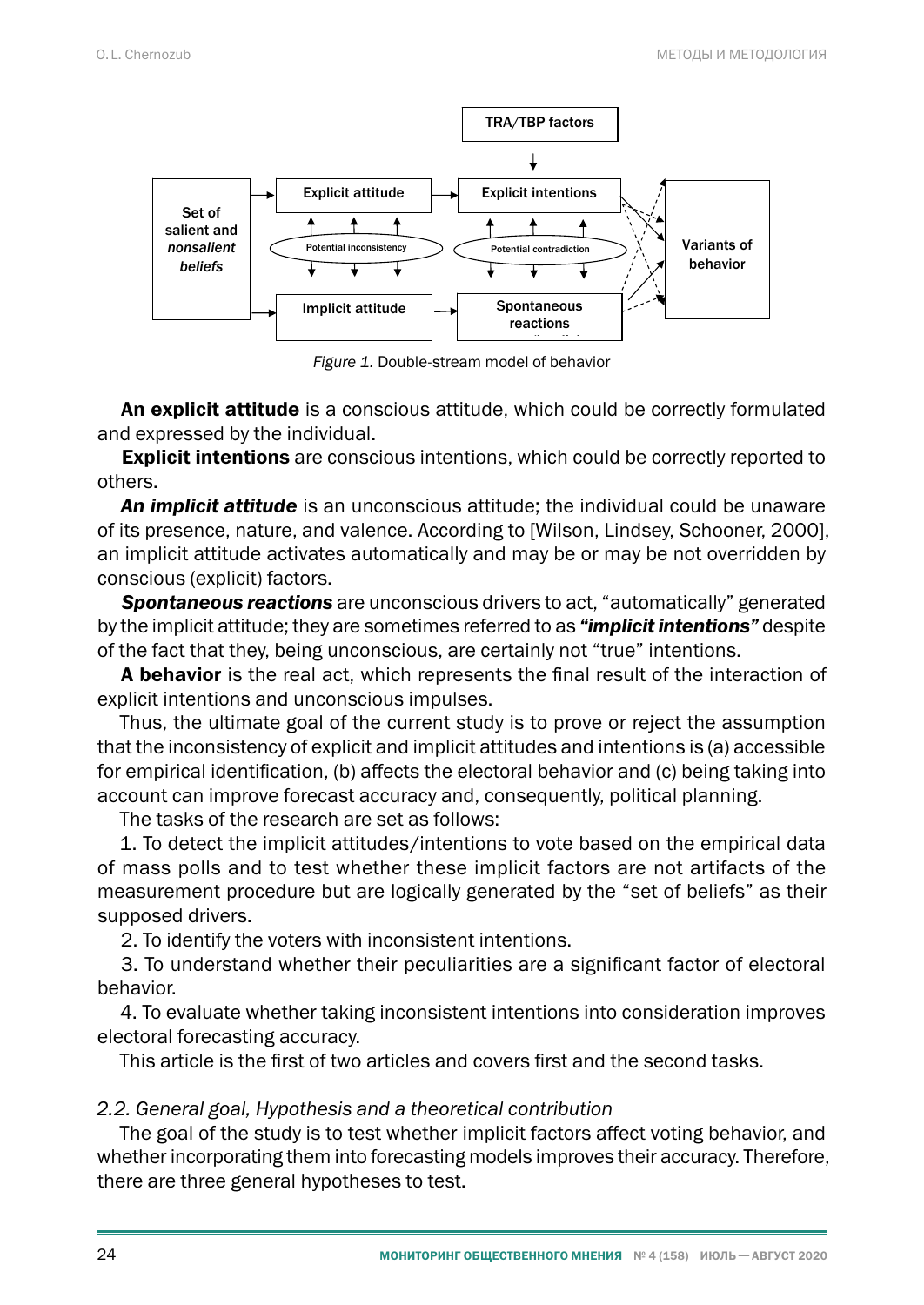$H_0$ 1: There is no specific (having an independent origin and certain effects) implicit attitude towards candidates. In particular:  $H_01.1$  Explicit and implicit attitudes always are the same towards each candidate, and/or  $H_0$ 1.2 An implicit attitude always has the same level and structure of associations with the basic set of beliefs as a variable of the explicit attitude.

 $H<sub>o</sub>2$ : There is no phenomenon of "inconsistent intentions" as a specific factor of electoral behavior. In particular: H<sub>0</sub>2.1 The share of "inconsistent voters" is a constant for every candidate's electorate, and/or  $H_0^2$ . There are no significant differences between the "consistent", "non-contradictory" and "inconsistent" groups<sup>6</sup> of voters in behavior corresponding to choosing electoral options, and/or  $H_02.3$  The share of "inconsistent voters" does not correlate with the error of explicit intentions-based forecast.

 $H<sub>0</sub>$ 3: Taking into consideration an implicit attitude/intention does not improve forecast accuracy; the error level is the same for explicit-based, implicit-based and combined explicit/implicit-based forecasts.

This article covers H<sub>0</sub>1. Successful rejecting of H<sub>0</sub>1.1 and H<sub>0</sub>1.2 will result in an acceptance of the enriched TRA/TBP model, as a model, applicable towards electoral behaviour despite the fact the last one typically is considering as a "reasoned" and "planned" action. That could be counted as a kind of theoretical impact of this paper.

#### *2.3. Principal variables*

General variables were set up as follows.

A set of beliefs (SB<sub>i</sub>) is a variety of variables traditionally used to investigate the drivers of political and electoral preferences. In this study, the author used the typical ANES<sup>7</sup> sets of "approval", "trust", "partisanship", "political interest" along with special sets of "ideologically biased" declarations. In order to decrease measurement error, all of these variables used a 4-step scale, e.g.: "Totally agree/mainly agree/mainly disagree/totally disagree". The formulation of ANES-based variables had a common double-end form, for example: "Do you mainly approve or disapprove the activities of President V. Putin at his office"? The formulations for "ideologically biased" declarations are represented in the text. These variables are used as independent in relation to the "Explicit attitude" (EA) and "Implicit attitude" (IA).

*Explicit attitude (EA, EAt).* According to the expectancy-based model of attitude, EA is measured as respondents' self-reported estimation of the correspondence or non-correspondence of the candidate to their personal interests. Q: "To what degree does the victory of this candidate match your interests"? A: "Totally matches/mainly matches/mainly mismatches/totally mismatches". *EAt* is the same variable but measured using the feeling thermometer technique with an 8-point scale.

*Implicit attitude (IA*) is measured with a specially invented technique of the Graphic Association Test of Attitude (GATA). See Section 3.1 for details. It is used as a dependent variable in relation to SB and as a factor variable to construct variables of "Consistency groups" (CGs).

<sup>&</sup>lt;sup>6</sup> Description of "Consistency groups" (CGs) see in Section 2.3.

<sup>&</sup>lt;sup>7</sup> American National Electoral Survey. URL: <https://electionstudies.org/>(accessed: 18.08.2020).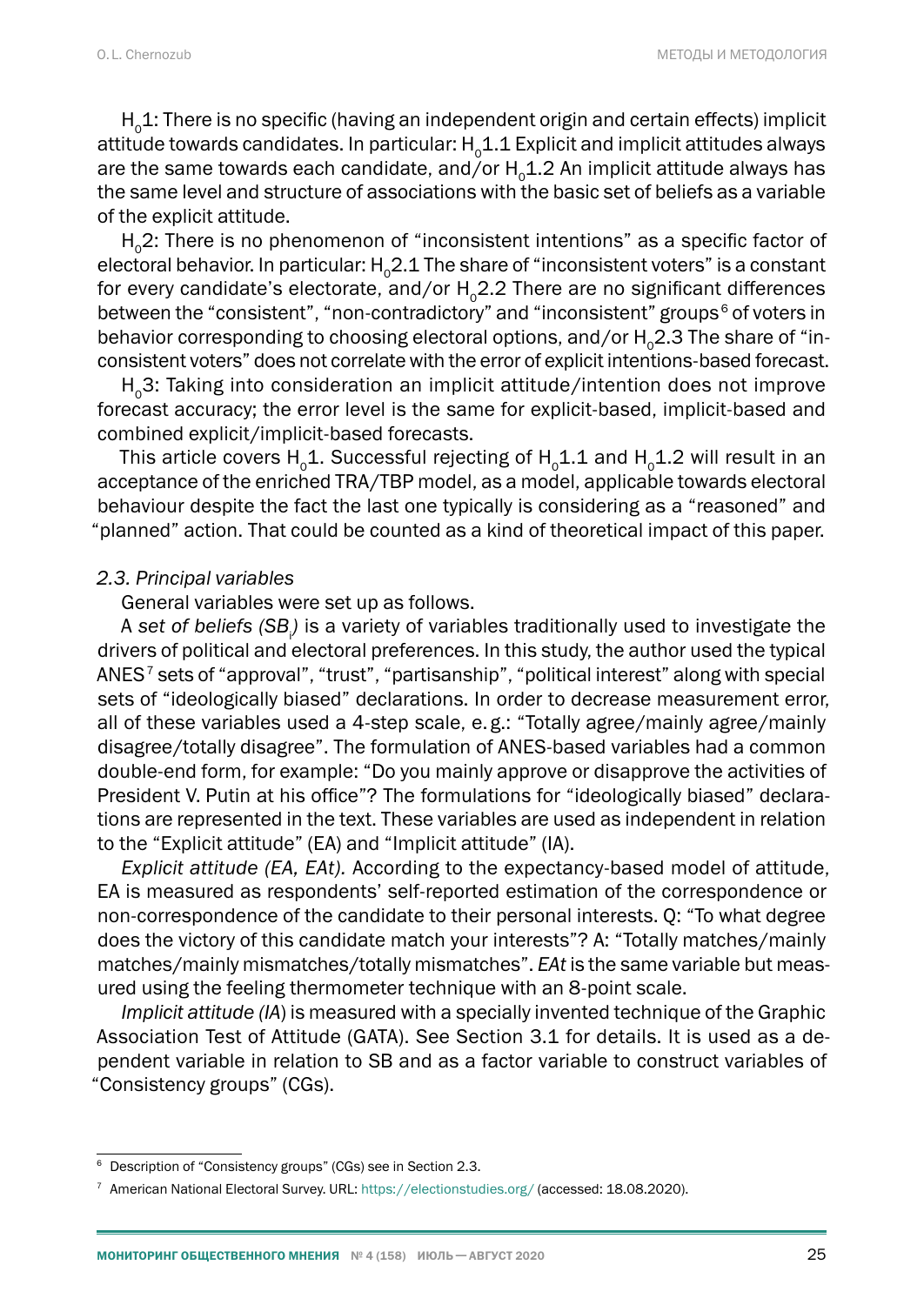*Explicit intention (VI*) is measured as the traditional "vote intention" variable. Q: "For whom from this list will you vote, if any"? A: A list of candidates, including "for no one", "will not vote in this election at all". It is used as a factor variable to construct variables of "Consistency groups" (CGs).

*Implicit intention (II*) is assumed to be a form of an "automatically activated" implicit attitude [Fishbein, Ajzen, 2011], so it is, in fact, just a correct name for it. It is used as a factor variable to construct variables of "Consistency groups" (CGs).

*"Consistency groups" (CGs)* are derived from crossing EA and IA and splitting all the respondents into 6 groups, regarding a single candidate. (1) EA positive and IA positive, (2) EA positive and IA neutral, (3) EA positive and IA negative, (4) EA negative and IA positive, (5) EA negative and IA neutral, (6) EA negative and IA negative. The positive pole of the EA and IA scales is a pole of respective explicit/implicit acceptance of the candidate, negative one— a pole of correspondent rejection.

*Actual voting results (VRs)*. The actual number of voters participating in particular elections and their electoral choices are based on official results published by the Central Election Commission of the Russian Federation (CEC RF). It may be referred to as counts of votes or in percent to total votes balloted. In the study, this variable represents an act of actual behavior at an aggregated level.

#### *2.4. Data*

The research is based on the data obtained during several nation-wide and regional election polls conducted within the 2016—2018 Russian's electoral cycle by VCIOM (one of the largest Russian pollsters).

Study 1. A nation-wide panel-based poll conducted during the 2016 Parliamentary election. The study used  $CAPI<sup>8</sup>$ , a multistage sampling of households, with a randomization procedure within households, *N*=2304. The sample standard error is 2.25%. The sample represents the set of national voters' corps. Fieldwork was held in August and September and ended a week before the Voting day.

Study 2. Governor elections in one of the regions held in 2018. The study used CAPI, a multistage sampling of households, a randomization procedure within households, *N*=1604. The sample represents the set of regional voters' corps. The sample standard error is 3.25%. Fieldwork was held from  $3<sup>rd</sup>$  to  $7<sup>th</sup>$  September and ended two days before the Voting day.

Study 3. Inter-election survey for the 2018 presidential elections. The study used CAPI, a multistage sampling of households, with a randomization within households, *N*=1606. The sample standard error is 3.4%. The sample represents the set of national voters' corps. Fieldwork was held in March 2017, a year before the voting day.

Study 4. A nation-wide poll during the 2018 presidential elections. The study used CAPI, a multistage sampling of households, a randomization procedure within households, *N*=1629. The sample represents the set of national voters' corps. The sample standard error is 3.4%. Fieldwork was held from  $10<sup>th</sup>$  to  $11<sup>th</sup>$  of March 10–11, a week before the voting day.

<sup>8</sup> Computer-assisted personal interview.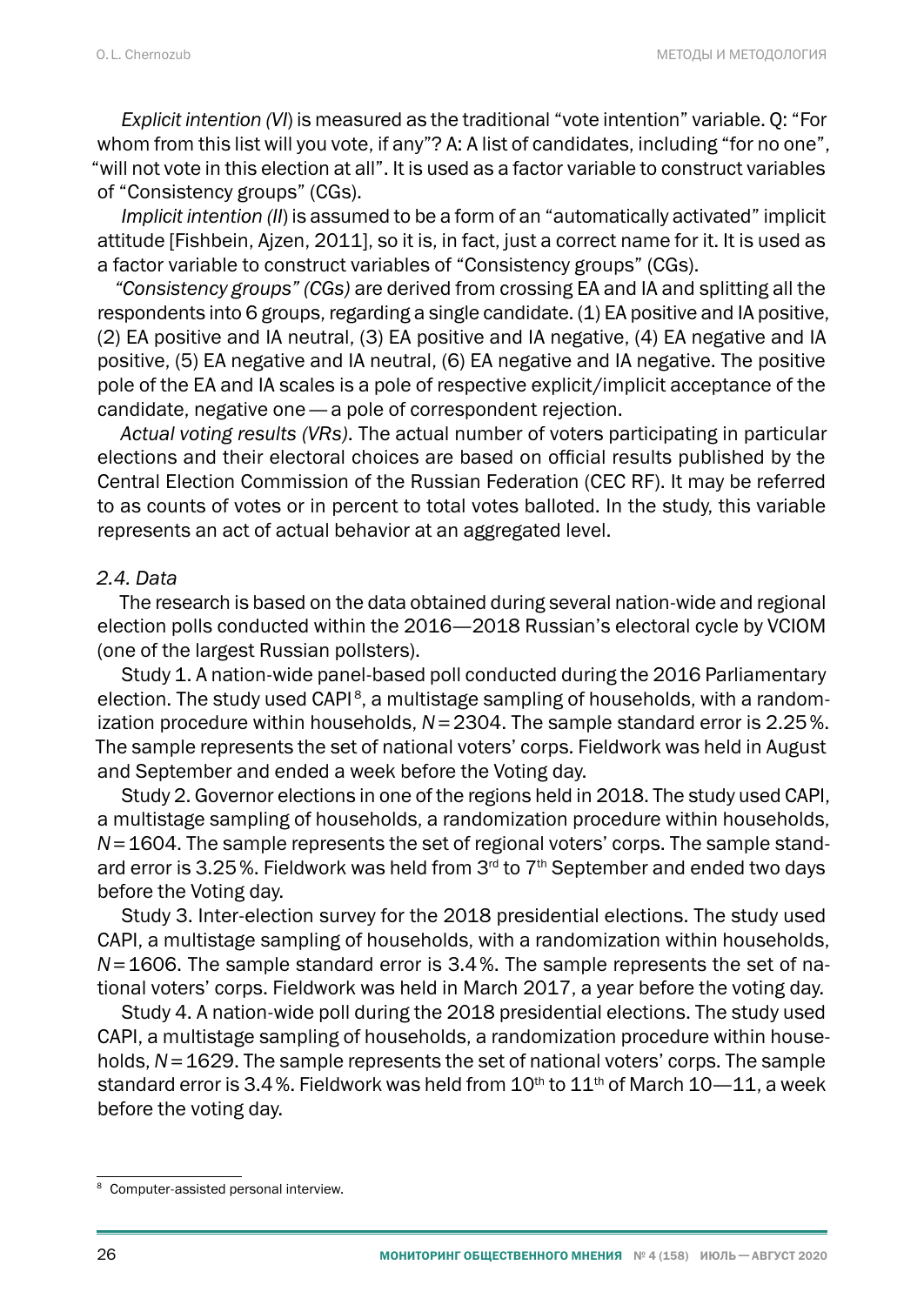Study 5. A set of four separate polls at the governors' elections in four Russian regions in 2017. Every study used CAPI, a multistage sampling of households, and randomization procedure within households, *N*=600—606 (2407 in total). The samples represent each of regional voters' corps. The sample standard error is up to 4.0%. Fieldwork was held in September 2017 and ended two days before the Voting day.

Based on the raw data of these surveys, the author selected single candidates as observations for further analysis. The item for analysis was a person or party that acquired an actual electoral result no less than 5%. Thus, for the selected observations, the standard error of the 5% subsample is no more than 1.1%.

Due to the specifications of the questionnaire design, the data of both presidential election surveys are usable for assessing the structure of intentions and inconsistent intentions for Putin's electorate, but not for other candidates. Meanwhile, these data look meaningful as they present observations of the studied subject divided by one year.

Therefore, for the analysis of "inconsistent intentions", the author uses nine cases (Table 1). In the regional elections of 2018, the incumbent was presented by the United Russia member and pretenders— by representatives of other main national parties. Further, they will be referred to by their party affiliation.

| <b>Candidate/Party</b>                              | Study 1 | Study 2 | Study 3 | Study 4   |
|-----------------------------------------------------|---------|---------|---------|-----------|
| <b>United Russia</b>                                | $\ast$  | $\ast$  | NA      | NA.       |
| Communist Party of the<br>Russian Federation (CPRF) | $\ast$  | $\ast$  | DF      | DF        |
| Liberal-Democratic Party<br>of Russia (LDPR)        | $\ast$  | $\ast$  | DF      | DF        |
| Fair Russia                                         | $\ast$  | $\ast$  | NA      | <b>NA</b> |
| V. Putin                                            | NA      | NA      | $\ast$  | $\ast$    |
| <b>TOTAL</b>                                        |         | 3       |         |           |

*Table 1. Availability of data on inconsistency effects across the studies, number of cases*

DF— data format incomparable to the main bulk of data.

For the analysis of the effect of inconsistent attitudes and intentions on the forecast accuracy, 10 cases are available (Table 2).

| Table 2. Availability of data on the effect of inconsistency on prediction accuracy, number of cases |  |  |
|------------------------------------------------------------------------------------------------------|--|--|
|------------------------------------------------------------------------------------------------------|--|--|

|                                                     | Study 1 | Study 2 | Study 3   | Study 4 |
|-----------------------------------------------------|---------|---------|-----------|---------|
| <b>United Russia</b>                                | $\ast$  | DF      | <b>NA</b> | NA.     |
| Communist Party of the<br>Russian Federation (CPRF) | $\ast$  | DF      | $\ast$    | $\ast$  |
| Liberal-Democratic Party of<br>Russia (LDPR)        | $\ast$  | DF      | $\ast$    | $\ast$  |
| Fair Russia                                         | $\ast$  | DF      | <b>NA</b> | NA      |
| V. Putin                                            | NA.     | DF      | $\ast$    | $\ast$  |
| <b>TOTAL</b>                                        |         | 0       |           |         |

DF— data format incomparable to the main bulk of data.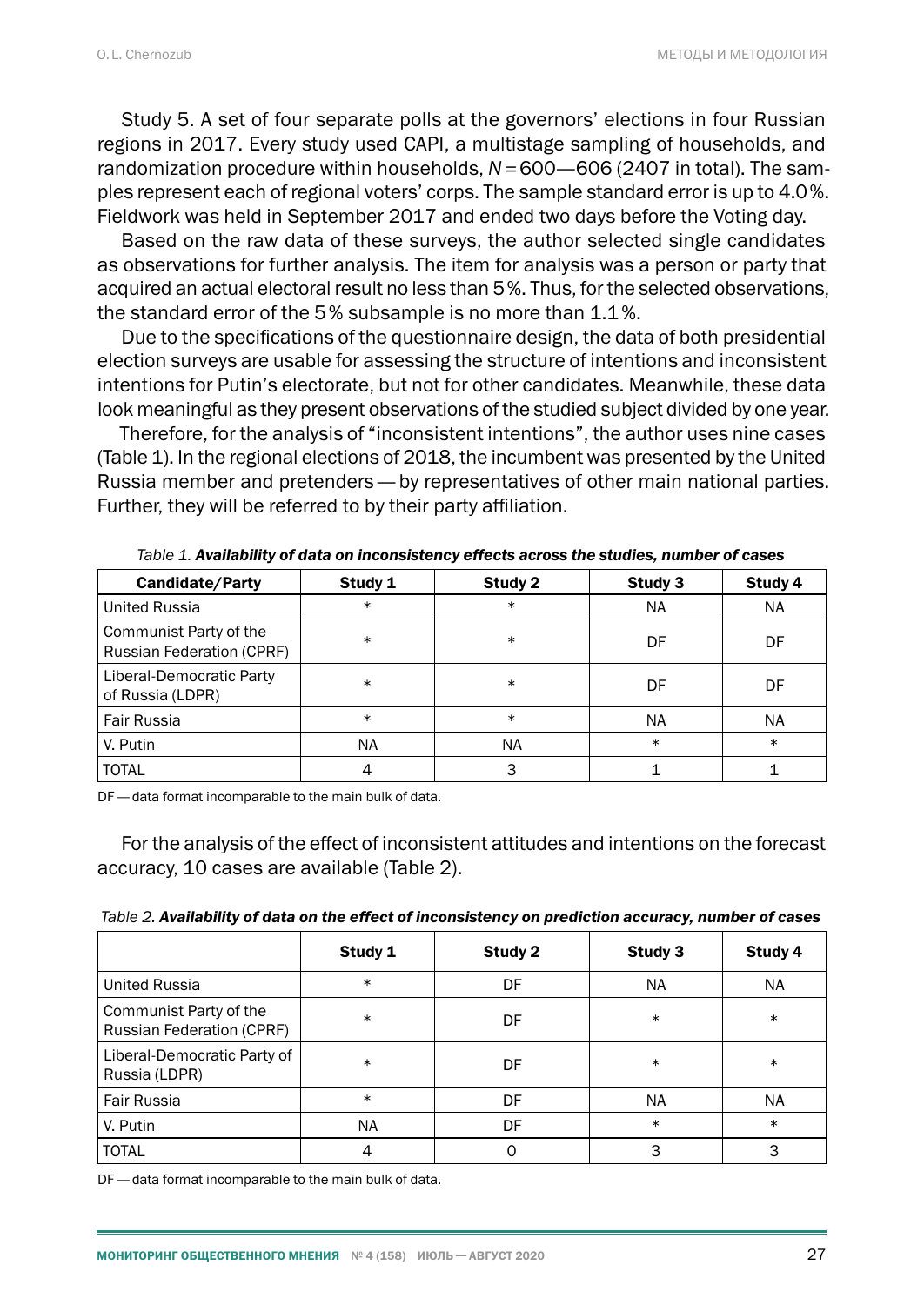Study 5 incorporates a comparison of implicit attitude data as per the methodology of the Graphic Associative Test of Attitude (GATA, see Section 3.1 for details) vs explicit attitude data as per the "feeling thermometer" technique. These data have been used exclusively to prove the orthogonality of measurement of explicit and implicit attitudes and preliminarily assess the scale of their mismatch.

## 3. Inconsistency as an empirical phenomenon

The inconsistency of attitudes and intentions is a quite common natural phenomenon organically grounded in the voter's personality. To analyze the inconsistency of explicit/implicit factors, one has to start with identifying both of them. Revealing an explicit attitude and intentions does not pose a problem, but the implicit ones are less accessible for identification.

## *3.1. Revealing the implicit attitudes*

To detect voters' implicit components of actual intentions, it is necessary to measure implicit attitudes, which, according to the theory of reasoned action and the theory of planned behavior, are a direct prerequisite for actual intention [Fishbein, Ajzen, 2011]. Taking into account the practical limitations of the poll methodology, a new Graphic Associative Test of Attitude (GATA) was developed [Chernozub, 2018a]. This is a modified Etkind's Colors Test (ECT) [Etkind, 1987], which, in turn, is a development of the med Enning of Color test (European, Tenning, 2001, Thus, and then, and accomplished the and the European color with cognitive dysfunctions who could not understand well the verbal constructs of a questionnaire. Respondents associate simple concepts like relatives, mates, friends questionmane. Respondents associate simple concepts interferances, mates, merids<br>with colors of the Lüscher "small" set. Then respondents prioritize colors as pleasing or unpleasing. Thus, an individual preference-rejection scale is developed to measure the participants' implicit attitude towards the tested concepts.

ine participants implicit attitude towards the tested concepts.<br>In politics, colors and color schemes are often meaningful symbols and used for political identification. For this reason, the stimulus set of the original ECT was substituted with 8 graphic shapes of the Markert Test [Markert, 1980]. The shapes of the test have no political connotations and thus can be used to differentiate between electoral alternatives. Figure 2 depicts examples of the stimulus set used in GATA.



*Figure 2. Examples of K. Markert's Test stimuli used in the current study*<br>*to measure voters' implisit attitude implicit attitudes*  to measure voters' implicit attitudes

ence almost exclusively felets to three extremum points at every end of the scale.<br>Consequently, for further analysis, three less favorable graphic shapes are considered as an indicator for a negative attitude, three most favorable as a positive attitude, and those in the middle of the individual scale as a neutral attitude. The pilot studies showed that direct association with preference/non-preference almost exclusively refers to three extremum points at every end of the scale.

three most favorable as a positive attitude, and those in the middle of the individual scale as a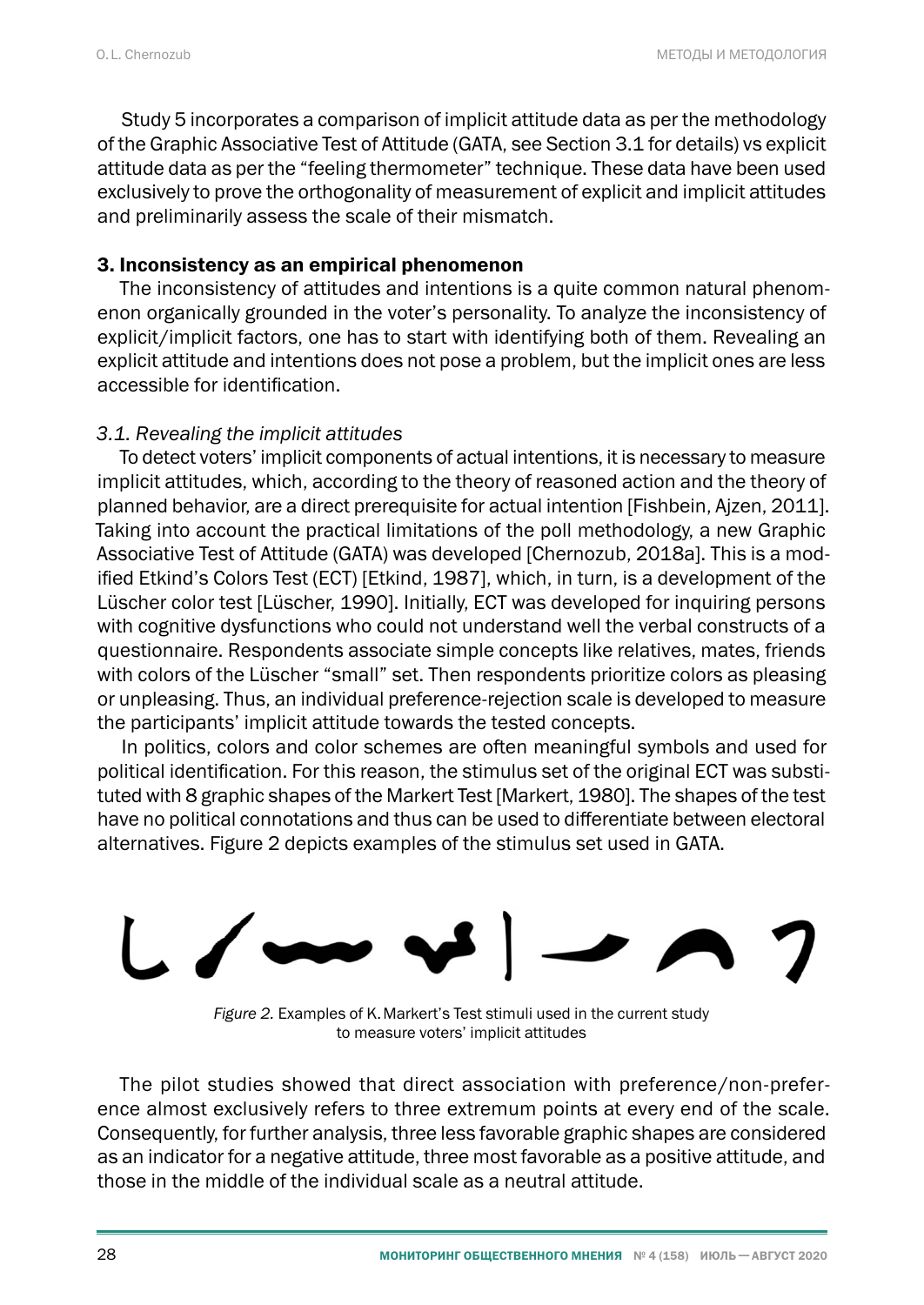#### *3.2. Inconsistency of the explicit/implicit attitude: some empirical evidence*

Although the fact of the non-correspondence of explicit and implicit attitudes is widely recognized [Kiesler, Collins, Miller, 1969; Himmelfarb, Eagly, 1974; O'Keefe, 1990], it is necessary to test the proposed hypothesis  $H_0$ 1.1 "explicit and implicit attitudes are the same towards every single candidate" since the author used a newly introduced and limitedly validated GATA technique.

To understand whether both forms of an attitude are the same entity or not, the author measured the attitude of voters towards several incumbents and pretenders in addior measured the attitude of voters towards several incumbents and pretenders in<br>various 2017 governors' elections in Russia. The explicit attitude was measured with the "feeling thermometer" technique [Wilcox, Sigelman, Cook, 1989; Jacoby, 1994; Alwin, 1997; LaCour, Green, 2014; Lupton, Jacoby, 2016], the implicit attitude — with GATA [Chernozub, 2018a]. Some typical results are presented in Figures 3—4, where IA matches vs EAt, basing on the data of Study 5.



*Figure 3.* Mismatch of explicit and implicit attitudes towards the incumbent vs pretender: Governor election, 2017, European part of Russia



*Figure 4.* Mismatch of explicit and implicit attitudes towards the incumbent vs pretender: Governor election, 2017, Eastern Siberia

*Figure 4. Mismatch of explicit and implicit attitudes towards the incumbent vs pretender:*  common for all of the studied cases (4 incumbents, 8 pretenders): The data presented above show quite a standard picture which reflects peculiarities

1. For the incumbent, explicit attitudes are shifted towards the positive end of the scale (arrows down), while implicit attitudes— towards the negative end (arrows up).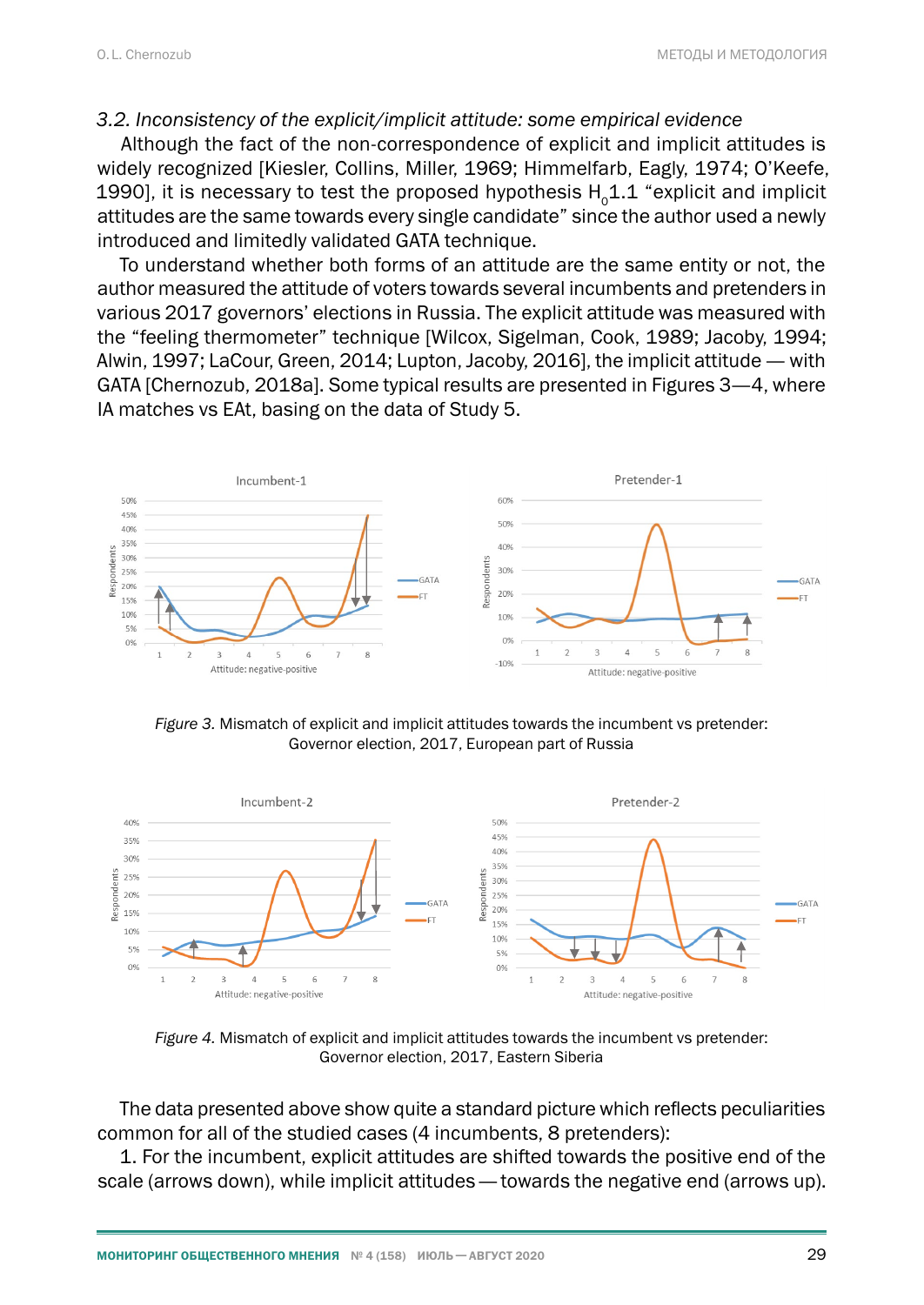2. For the pretender, implicit attitudes are demonstrated by circa 30% of respondents shifted towards the positive end of the scale, while the explicit attitude of the very same sample shows almost nothing of the sort.

3. Distribution on the explicit scale is dramatically shifted towards the center, which can represent respondents' intention to hide in a shade of neutral values or their lack of introspection.

In general, the study confirms that the incongruity of explicit and implicit attitudes to the same candidate is not an unusual state for voters' attitude. Therefore,  $H_01.1$ "explicit and implicit attitudes are always the same towards every single candidate" is to be rejected.

Nevertheless, these data seem to be not enough to accept "inconsistency" detected by the applied instruments as a real-life phenomenon. To test it, let us suppose that if the IA and EA will differ by their sets of independent variables of the SB, then it could be an indicator of separate sources of their origin, which is a quite solid proof for considering their "visual" discrepancy not a simple artifact of measurement.

## *3.3. Natural origin of inconsistency*

The starting hypothesis for assessing whether the measured differences represent natural orthogonality was  $H_0$ 1.2 "the implicit attitude has the same level and structure of associations with the basic 'set of beliefs' as a variable of the explicit attitude". To test it, the author checked the association of IA and EA with the set of other common ANES-origin variables of Studies 1 and 4. The significance of 0.05 for Chi-square statistics was set as a threshold for the proved association. The aggregated results are presented in Table 3.

| Studies 1 and 4 in sum                            | <b>Politics</b><br>and social | <b>Economy</b><br>issues | Demography | <b>Total</b> |
|---------------------------------------------------|-------------------------------|--------------------------|------------|--------------|
| Only the explicit component has<br>an association | 20                            |                          | 6          | 27           |
| Both have an association                          | 40                            | 5                        | っ          | 47           |
| Only the implicit component has<br>an association | 5                             | $\Omega$                 |            | 5            |
| Both have no association                          | 16                            |                          | 3          | 20           |
| <b>TOTAL</b>                                      | 82                            |                          | 11         | 99           |

*Table 3. Mismatch of the structure of associations for the explicit and implicit components*

According to the data above, 47 out of 99 typical ANES-style variables have an association with both variables representing implicit and explicit attitudes. 27 variables have an association with the explicit and have not with implicit ones. 5 more have an association with implicit and have not with explicit variables. It is not surprising that explicit attitudes are deeply rooted in the massive of variables, measured with a conscious-addressing questionnaire, being tied with totally 74 variables. The implicit attitude is associated with the bulk of traditional "cognitive" variables in a relatively poor way with 52 associations. Thus,  $32(27+5)$  variables represent a domain, where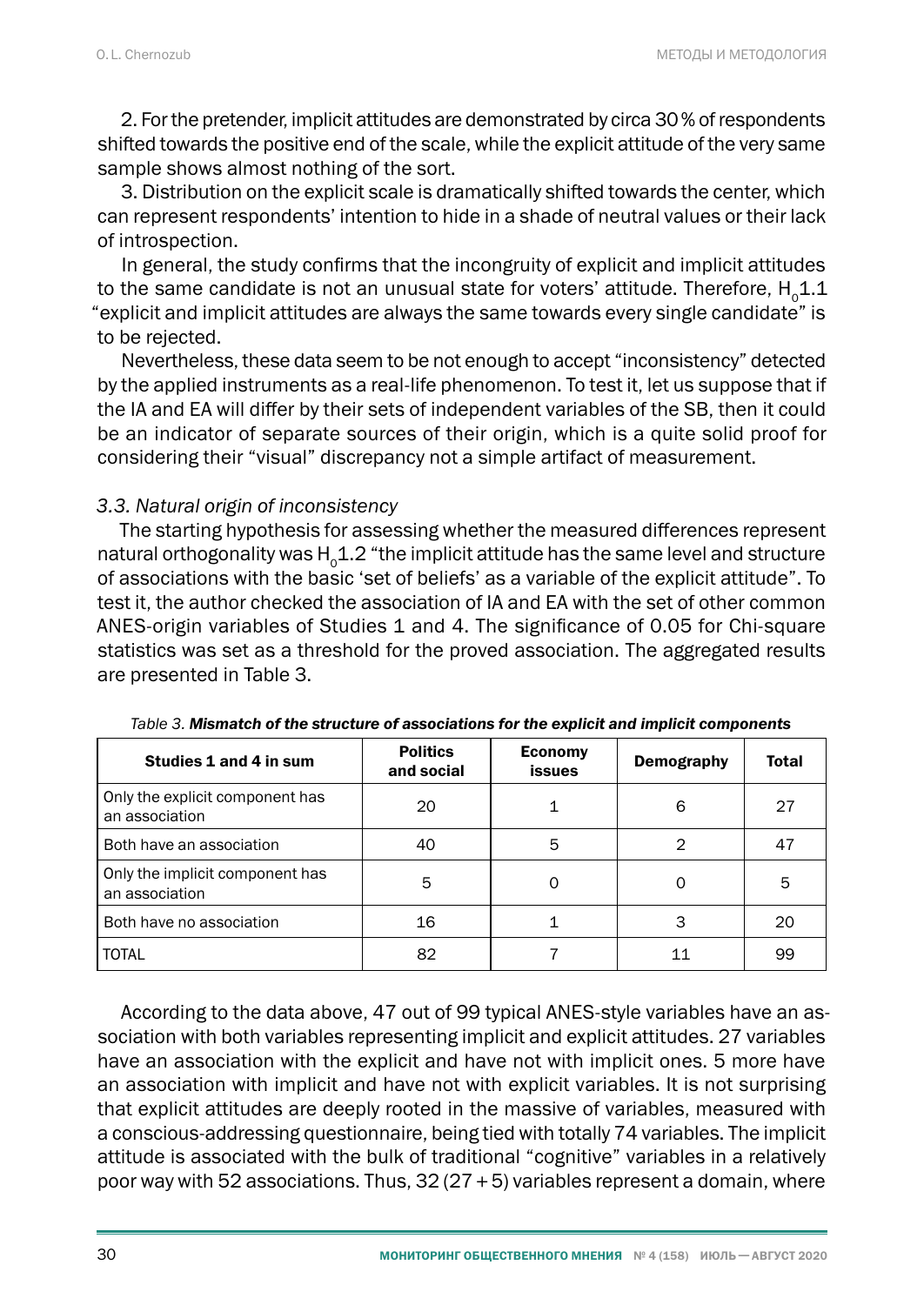associations are mutually exclusive. Therefore, almost every third of considered association is generated by the forces, acting separately for implicit and explicit attitudes.

The kind of these forces could be assessed with the data structured in Table 3.3.2, where the volumes of Sommer's D for associations are presented. Only the cases are presented where D statistic is 0.05+ higher for the implicit/explicit variable as dependent vs as independent and the significance of statistic is 0.05 or better. The higher part of the table represents variables which are factors for the implicit attitude, lower— for the explicit attitude, the central part— for both. The priority of variables is set up by the difference between Sommers D values for implicit and explicit variables. Blank cells represent the insufficiency of the statistic of the respective association.

The composition of associations revealed by this form of analysis slightly differs from that of Chi-square due to a different input set of variables (only ranked variables may be used for Sommers D) and the natural peculiarities of calculations. All data are from Study 5, dependent variables are IA and EA towards the party of "United Russia" which is referred to here as "UR". "Ideologically biased" questions (in commas) started with "Do you agree, or disagree…".

| rable 4. Jets of predicting factors for implicit and explicit components or attitudes          |                                              |                                                     |  |  |  |  |
|------------------------------------------------------------------------------------------------|----------------------------------------------|-----------------------------------------------------|--|--|--|--|
| Variable to cross                                                                              | Implicit as<br>dependent<br><b>Sommers D</b> | <b>Explicit as</b><br>dependent<br><b>Sommers D</b> |  |  |  |  |
| Do you approve the activity of the Prime Minister                                              | .346                                         |                                                     |  |  |  |  |
| "UR is able to arrange the country's development"                                              | .325                                         |                                                     |  |  |  |  |
| "UR is a party of real deeds"                                                                  | .306                                         |                                                     |  |  |  |  |
| Do you approve the activity of the State Duma (parliament)                                     | .260                                         |                                                     |  |  |  |  |
| "UR fights for common people"                                                                  | .251                                         |                                                     |  |  |  |  |
| 'Most of UR party's members are of great moral standards"                                      | .236                                         |                                                     |  |  |  |  |
| 'Real party's activists took part in UR's primaries"                                           | .137                                         |                                                     |  |  |  |  |
| Do you approve the reunification of Crimea with the RF                                         | .077                                         |                                                     |  |  |  |  |
| Do you pay attention to political parties" positions towards the Crimea<br>reunification issue | .074                                         |                                                     |  |  |  |  |
| Do you think Western sanctions were imposed because of Crimea                                  | $-.046$                                      |                                                     |  |  |  |  |
| Do you approve the activity of President V. Putin (3rd wave)                                   | .426                                         | .203                                                |  |  |  |  |
| I have been aboard within three years                                                          | .043                                         | $-.052$                                             |  |  |  |  |
| Do you trust the Minister of Defense S. Shoigu                                                 | .132                                         | .103                                                |  |  |  |  |
| Do you think the reunification of Crimea brings more advantages or<br>disadvantages            | .128                                         | .107                                                |  |  |  |  |
| 'Change of the state power should be done only via lawful means"                               | .111                                         | .100                                                |  |  |  |  |
| Do you trust the Minister of Foreign Affairs S. Lavrov                                         | .059                                         | .052                                                |  |  |  |  |
| Do you trust President V. Putin                                                                | .226                                         | .231                                                |  |  |  |  |
| The head of the state should stay at power as long as possible                                 | .203                                         | .204                                                |  |  |  |  |

*Table 4. Sets of predicting factors for implicit and explicit components of attitudes*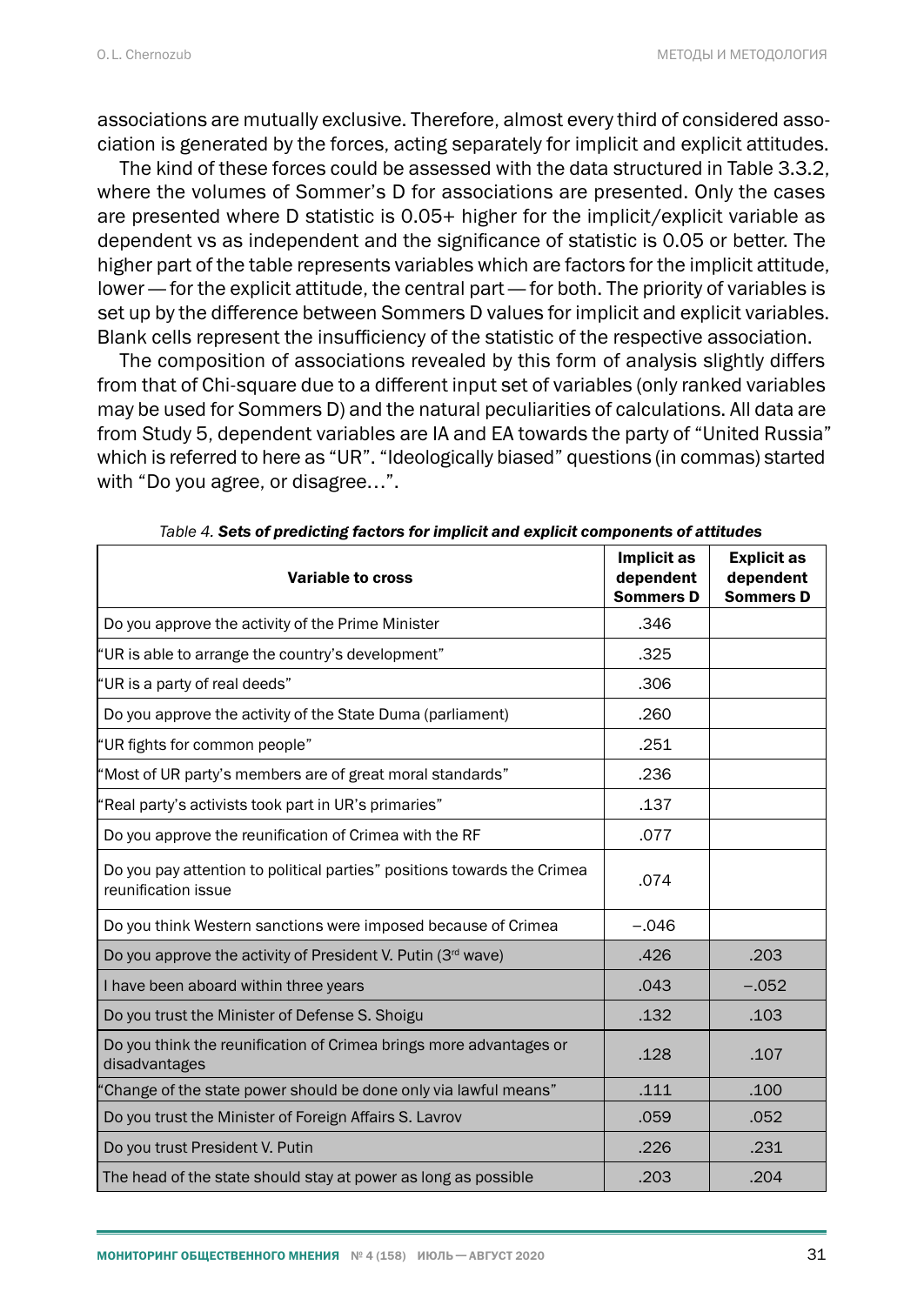| Variable to cross                                                        | Implicit as<br>dependent<br><b>Sommers D</b> | <b>Explicit as</b><br>dependent<br><b>Sommers D</b> |
|--------------------------------------------------------------------------|----------------------------------------------|-----------------------------------------------------|
| Most of UR's members are row people                                      | .183                                         | .215                                                |
| Do you approve the activity of President V. Putin (2 <sup>nd</sup> wave) | .173                                         | .205                                                |
| Do you approve the activity of President V. Putin $(1^{st}$ wave)        | .149                                         | .260                                                |
| I have discussed political issues in social media                        |                                              | $-.117$                                             |
| I have discussed political issues via Internet forums                    |                                              | $-.117$                                             |
| I have read news on the Internet                                         |                                              | $-.092$                                             |
| I have commented news on the Internet                                    |                                              | $-.097$                                             |
| I have read news of culture and arts                                     |                                              | $-.047$                                             |
| In general, do you feel yourself securely or not                         |                                              | .090                                                |
| I support enforcement of current national law                            |                                              | .148                                                |

The data shown in Table 4 support the conclusion of independent sources for implicit and explicit attitudes. Not only the sets of independent variables differ for IA and EA, but also the variables that constitute these sets differ qualitatively.

Most of the variables representing the pool of beliefs affecting the implicit attitude are indicators of "true" beliefs and predispositions: "UR is able to arrange the country's development", "UR is a party of real deeds", etc. Next to this core, one could see two remarkable variables of approving the activity of the Prime Minister (Party's official leader) and the activity of the State Duma (where United Russia has had a dominant majority for many years). Surprisingly, this dependency is not detectable for the explicit attitude. Crimea affairs are presented well in the set of implicit drivers, but it is a temporary factor and most probably points to the general assumption that a stimulus first affects the unconscious sphere and then is (or is not) introspected by a person.

In contrast to implicit, explicit attitude factors are almost totally presented by self-reports of behavioral patterns: "I have discussed political issues in social media", "I have read news of culture and arts", etc.

The main part of common factors is variables of approving/trusting the officials: "Do you approve the activity of President V. Putin", "Do you trust the Minister of Foreign Affairs S. Lavrov" and so on. This massive is diluted with several indicators of predispositions, as "The head of the state should stay at power as long as possible" and behavioral self-reporting ones: "I have been aboard within three years". However, these variables look untypical for a "common set".

Perhaps, one could assume these variables of assessment represent the true nature of this intermediate sector where both implicit and explicit attitudes are commonly affected by the same factors. If so, one comes to a scheme where beliefs and predispositions primarily affect implicit attitudes, assessments— both types, and behavioral patterns— mainly explicit ones. Certainly, the final assay will take more studies and more proofs to be adopted or rejected. However, this scheme looks logical, well fits in the general theoretical model [Fishbein, Ajzen, 2011] and provides a conclusion which is not universal, but reliable within its bounds: there are cases where implicit and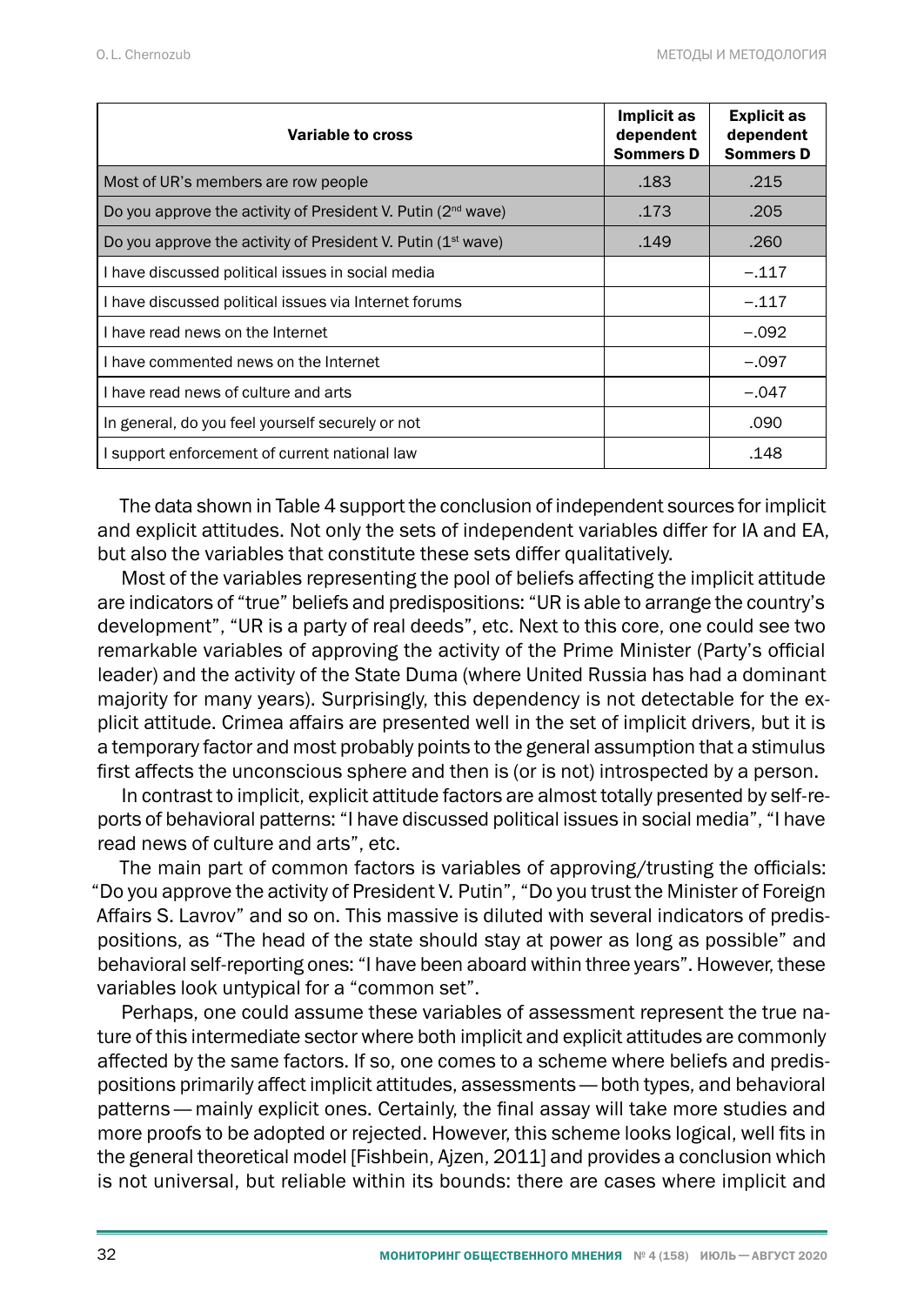explicit attitudes mismatch and are driven by incongruent sets of factors. Therefore, H01.2 "an implicit attitude always has the same level and structure of associations with the basic 'set of beliefs' as an explicit attitude" should be rejected.

#### *3.4. Inconsistency of intentions*

As will be seen, data on intentions accurately reproduce the logic of the data described above for attitudes. Tables 5—7, based on the data of Studies 1 and 4, refer to the crossing of VI which represents explicit intention and EI that is supposed to be equal to EA [Wilson, Lindsey, Schooner, 2000]. In this way, consistency groups were created, as described in details in Section 2.3.

Hereafter, UR refers to "United Russia", CP— to "Communist Party of the Russian Federation", FR— to "Fair Russia", LD— to "Liberal-Democratic Party of Russia" or to individual candidates with the respective affiliation. "P" represents V. Putin. Two-digit numbers refer to the year of national elections (Studies 1 and 4) and "g" marks the Governor election of 2018 (Study 2).

| <b>Consistency status</b>               | <b>UR16</b> | <b>CP16</b> | <b>FR16</b> | LD16 |
|-----------------------------------------|-------------|-------------|-------------|------|
| 1. Explicit positive, Implicit positive | 28%         | 9%          | 6%          | 6%   |
| 2. Explicit positive, Implicit neutral  | 13%         | 5%          | 4%          | 4%   |
| 3. Explicit positive, Implicit negative | 6%          | 2%          | 1%          | 2%   |
| 4. Explicit negative, Implicit positive | 16%         | 20%         | 30%         | 24%  |
| 5. Explicit negative, Implicit neutral  | 20%         | 32%         | 34%         | 30%  |
| 6. Explicit negative, Implicit negative | 17%         | 32%         | 26%         | 33%  |

*Table 5. Structure of consistency of candidates' supporters, State Duma election, 2016, % of the voters*

| Table 6. Structure of consistency of the candidates' supporters, Governor elections, 2018, |
|--------------------------------------------------------------------------------------------|
| % of all the voters                                                                        |

| <b>Consistency status</b>               | <b>UR18g</b> | CP18g | LD18g |
|-----------------------------------------|--------------|-------|-------|
| 1. Explicit positive, Implicit positive | 36%          | 3%    | 4%    |
| 2. Explicit positive, Implicit neutral  | 7%           | 2%    | 2%    |
| 3. Explicit positive, Implicit negative | 8%           | 2%    | 1%    |
| 4. Explicit negative, Implicit positive | 28%          | 39%   | 40%   |
| 5. Explicit negative, Implicit neutral  | 9%           | 25%   | 22%   |
| 6. Explicit negative, Implicit negative | 13%          | 29%   | 22%   |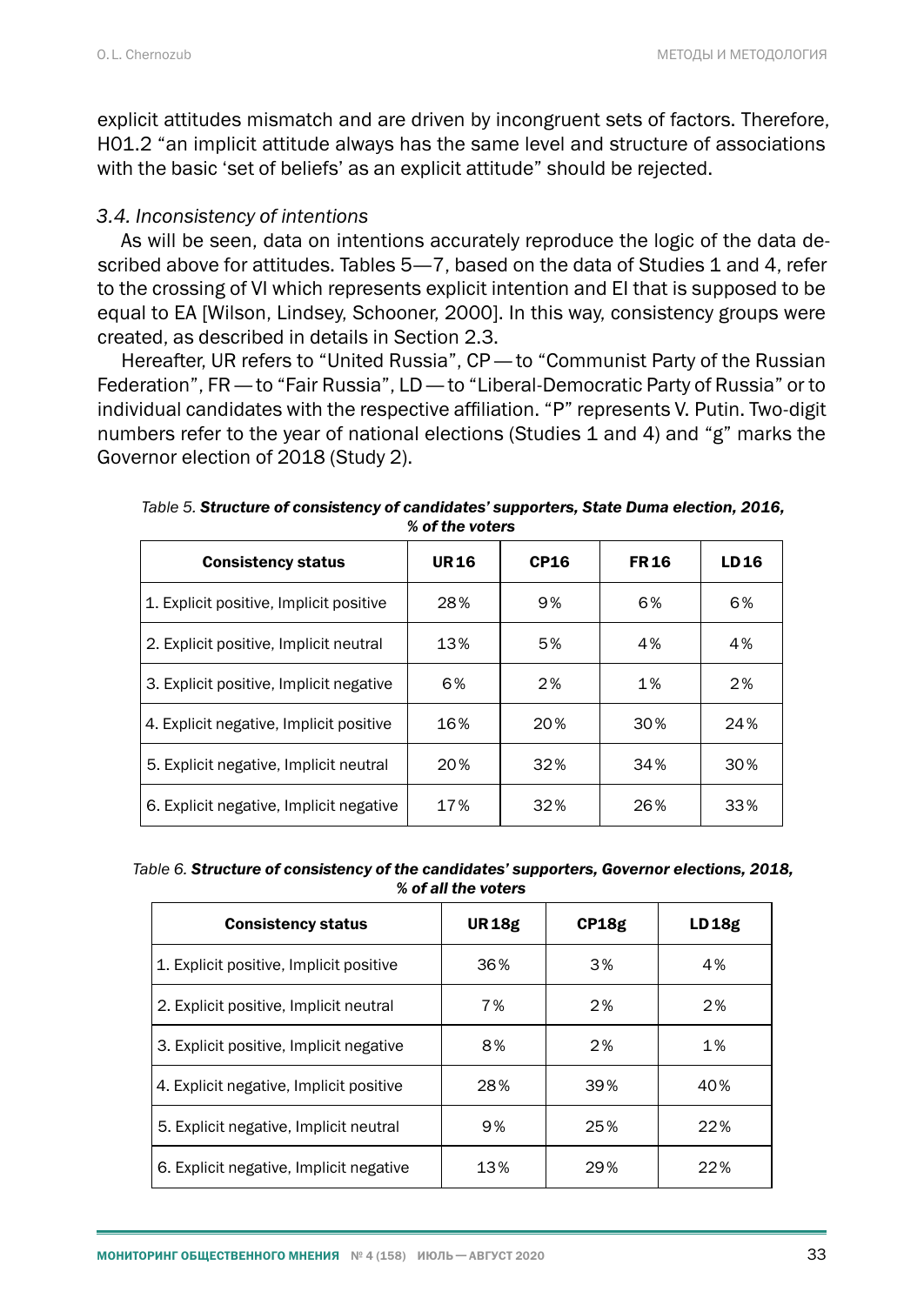| <b>Consistency status</b>               | <b>P18</b> | <b>CP18</b> | LD 18 |
|-----------------------------------------|------------|-------------|-------|
| 1. Explicit positive, Implicit positive | 69%        | 13%         | 12%   |
| 2. Explicit positive, Implicit neutral  | 6%         | 2%          | 2%    |
| 3. Explicit positive, Implicit negative | 7%         | 2%          | 5%    |
| 4. Explicit negative, Implicit positive | 7%         | 34%         | 33%   |
| 5. Explicit negative, Implicit neutral  | 9%         | 15%         | 13%   |
| 6. Explicit negative, Implicit negative | 5%         | 35%         | 34%   |

#### *Table 7. Structure of consistency of the candidates' supporters, President elections, 2018, % of all the voters*

Descriptive statistics are in Table 8. The same in aggregated form and recounted to VI as 100% are in Table 9.

*Table 8. Descriptive statistics of the structure of consistency of the candidates' supporters, % of all the voters*

| <b>Consistency status</b>               | Median | Mean | St.<br>deviation | Min  | Max   |
|-----------------------------------------|--------|------|------------------|------|-------|
| 1. Explicit positive, Implicit positive | 11%    | 19%  | 0.21             | 3.2% | 69.4% |
| 2. Explicit positive, Implicit neutral  | 4%     | 4%   | 0.04             | 1.6% | 13.3% |
| 3. Explicit positive, Implicit negative | 2%     | 4%   | 0.03             | 1.1% | 7.7%  |
| 4. Explicit negative, Implicit positive | 29%    | 27%  | 0.10             | 7.4% | 39.8% |
| 5. Explicit negative, Implicit neutral  | 21%    | 21%  | 0.09             | 9.0% | 33.7% |
| 6. Explicit negative, Implicit negative | 28%    | 25%  | 0.10             | 4.9% | 34.6% |

*Table 9. Descriptive statistics of the structure of consistency of the candidates' supporters for the aggregated group, recounted to VI as 100%*

| Supporter's grouping options           | <b>Median</b> | Mean  | St.<br>deviation | Min  | Max  |
|----------------------------------------|---------------|-------|------------------|------|------|
| VI (Positive explicit total: $1+2+3$ ) | 100%          | 100%  | 0.00             | 100% | 100% |
| Non-contradictory intentions $(1+2)$   | 82.9%         | 84.5% | 0.07             | 73%  | 92%  |
| Consistent intentions (1)              | 61.5%         | 58.5% | 0.11             | 49%  | 84%  |
| Inconsistent intentions (3)            | 17.1%         | 15.5% | 0.07             | 8%   | 27%  |

The Tables 6—7 show that the inconsistent state of intentions to vote is quite a routine for all the considered samples of voters. As per Tables 8, an average candidate has 2% (median)— 4% (mean) and up to almost 8% out of all the voters' corps as an "inconsistent" fraction of the electorate. Expressed as a share of their "formal"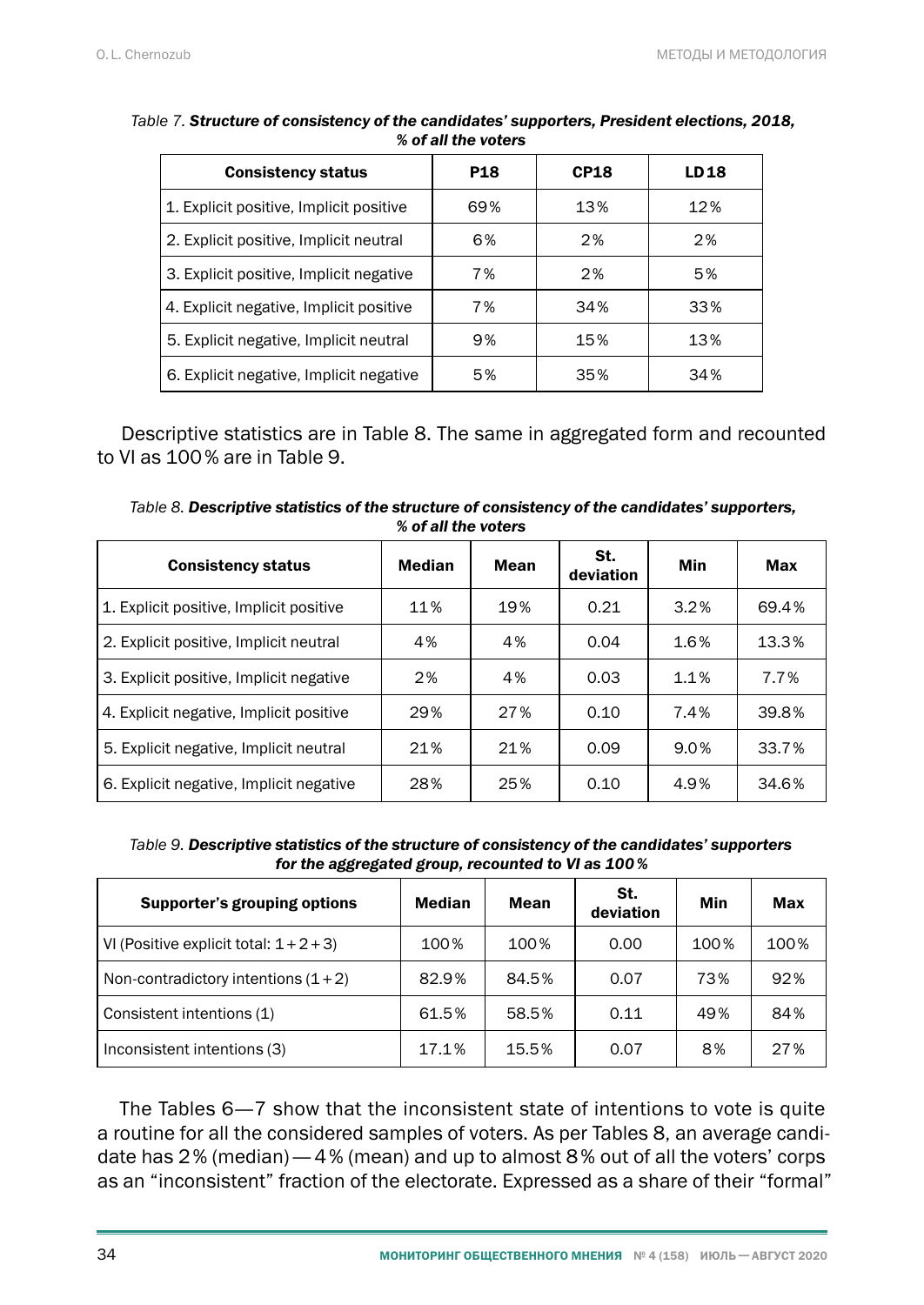electorate, measured with VI (Table 9), this group accounts for 17 % (median)  $-15\%$ (mean) and periodically grows up to 27% (mean).

The same is valid also to inconsistent intention to not vote, represented in Tables 5—7 by the status group 4. "Explicit negative, Implicit positive". From 7 % (P18) to 40% (LD18g) of the total number of voters declare they will not intend to vote for the candidate, despite the fact they have quite a positive implicit attitude to one.

Thus, the inconsistency of both attitudes and intentions is a norm for some fractions of the studied electorate of every candidate.

This way,  $H_0^2$ .1 "The share of 'inconsistent voters' is a constant for every candidate's electorate" has to be discarded.

## 4. Interim conclusions

Aggregating all the data presented in the article, one has to accept several conclusions.

1. Implicit components of an attitude are an empirical phenomenon.

2. Implicit and explicit components most probably have the separate origin and definitely are under guidance by the distinctive sets of the factors.

3. Implicit and explicit drivers exist simultaneously, and divergent attitudes/ intentions status of a single person is a quite common arrangement.

In the theoretical aspect, these findings support the initial concept of the independent nature of implicit and explicit factors of electoral attitudes, intentions, and (probably) behavior. These components may match but may mismatch each other. If so, one has to adopt the "enriched" model of the TRA/TBP scheme as per Section 2.1.

If we accepted the "enriched" model of the TRA/TBP, the next question is quite obvious. Does the implicit "stream" and in particular— via the inconsistent status of explicit/implicit factors affect behavior? That is still unclear. That is why we are going to examine it in the next article.

## **References**

Alwin D. F. (1997) Feeling Thermometers Versus 7-Point Scales: Which are Better? *Sociological Methods and Research*. Vol. 25. No. 3. P. 318—340. [https://doi.org/](https://doi.org/10.1177/0049124197025003003) [10.1177/0049124197025003003](https://doi.org/10.1177/0049124197025003003).

Anson I.G., Hellwig T. T. (2015) Economic Models of Voting. In: *Emerging Trends in the Social and Behavioral Sciences: An Interdisciplinary, Searchable, and Linkable Resource.* Hoboken, NJ: Wiley.

Arcuri L., Castelli L., Galdi S., Zogmaister C., Amadori, A. (2008) Predicting the Vote: Implicit Attitudes as Predictors of the Future Behavior of Decided and Undecided Voters. *Political Psychology*. Vol. 29. No. 3. P. 369—387. [https://](https://doi.org/10.1111/j.1467-9221.2008.00635.x) [doi.org/10.1111/j.1467-9221.2008.00635.x](https://doi.org/10.1111/j.1467-9221.2008.00635.x).

Arrow K., Forsythe R., Gorham M., Hahn R. Hanson R., Ledyard J.O., Levmore S., Litan R., Milgrom P., Nelson F.D., Neumann G.R., Ottaviani M., Schelling T.C., Shiller R.J., Smith V.L., Snowberg E., Sunstein C.R., Tetlock P.C., Tetlock P.E., Varian H.R., Wolfers J., Zitzewitz E. (2008) The Promise of Prediction Markets. *Science*. Vol. 320. No. 5878. P. 877—878. [https://doi.org/10.1126/science.1157679.](https://doi.org/10.1126/science.1157679)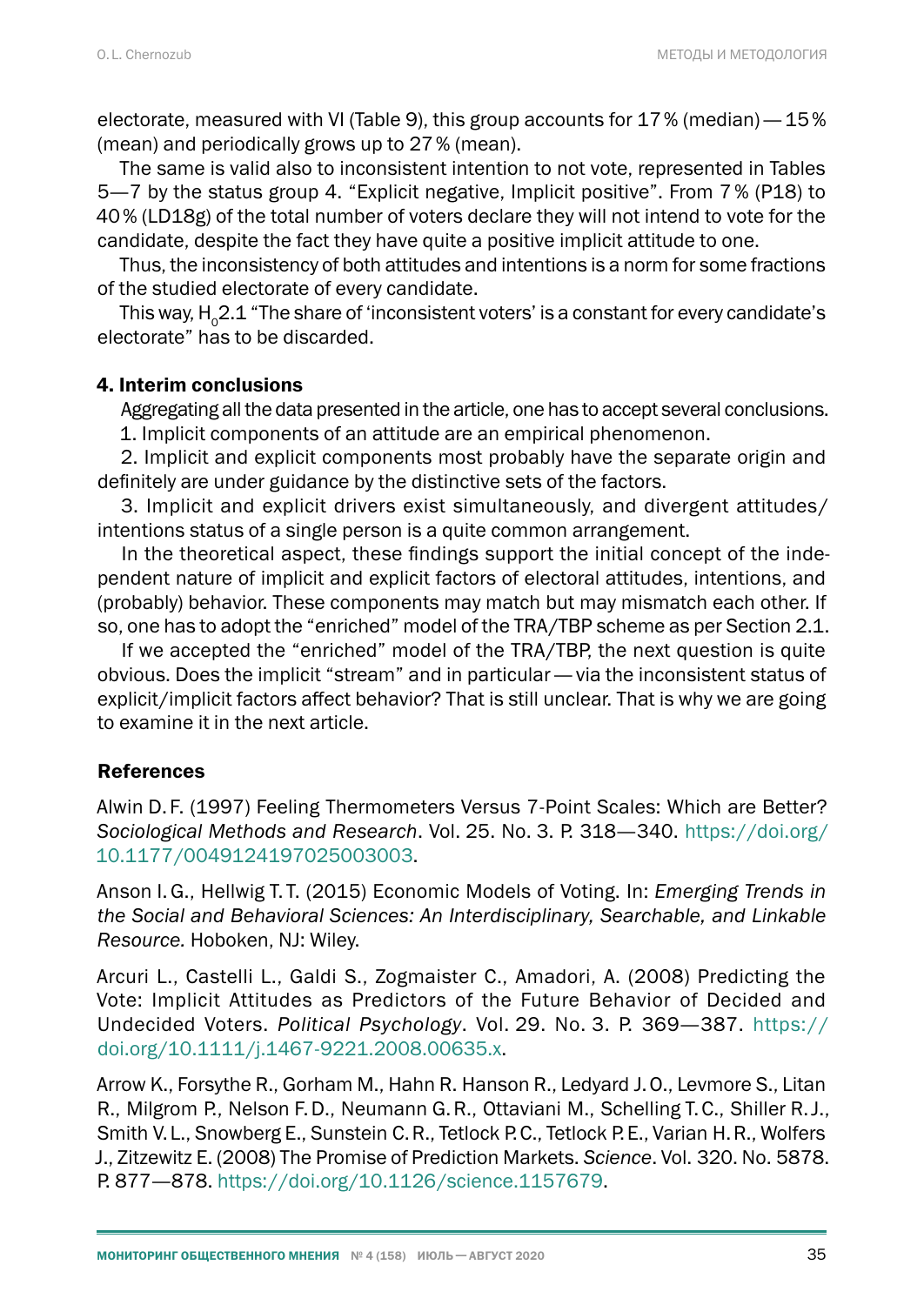Atanasov P., Rescober P., Stone E., Swift S. A., Servan-Schreiber E., Tetlock P. E., Ungar L., Mellers B. (2015) Distilling the Wisdom of Crowds: Prediction Markets versus Prediction Polls. *Academy of Management Proceedings*. Vol. 2015. No. 1. [https://](https://doi.org/10.5465/AMBPP.2015.15192abstract) [doi.org/10.5465/AMBPP.2015.15192abstract](https://doi.org/10.5465/AMBPP.2015.15192abstract).

Carlsmith J. M. (1959) Cognitive Consequences of Forced Compliance. *Journal of Abnormal and Social Psychology*. Vol. 58. No. 2. P. 203—210. [https://doi.org/10.1037/](https://doi.org/10.1037/h0041593) [h0041593.](https://doi.org/10.1037/h0041593)

Celli F., Stepanov E. A., Poesio M., Riccardi G. (2016) Predicting Brexit: Classifying Agreement is Better than Sentiment and Pollsters. In: Nissim M., Patti V., Plank B. (eds.) *Peoples 2016: Proceedings of the Workshop on Computational Modeling of People's Opinions, Personality, and Emotions in Social Media*. Osaka: The COLING 2016 Organizing Committee. P. 110—118.

Choma B. L., Hafer C. L. (2009) Understanding the Relation between Explicitly and Implicitly Measured Political Orientation: The Moderating Role of Political Sophistication. *Personality and Individual Differences*. Vol. 47. No. 8. P. 964—967. [https://doi.org/10.1016/j.paid.2009.07.024.](https://doi.org/10.1016/j.paid.2009.07.024)

Chernozub O. L. (2017) Detection of Validity-Related Faults in the Modern Electoral Studies. *Monitoring of Public Opinion: Economic and Social Changes*. No. 5. P. 31—48. [https://doi.org/10.14515/monitoring.2017.5.03.](https://doi.org/10.14515/monitoring.2017.5.03) (In Russ.)

Чернозуб О.Л. К вопросу о локализации источников эрозии валидности современных электоральных исследований // Мониторинг общественного мнения: экономические и социальные перемены. 2017. № 5. С. 31—48. [https://doi.org/10.14515/](https://doi.org/10.14515/monitoring.2017.5.03) [monitoring.2017.5.03.](https://doi.org/10.14515/monitoring.2017.5.03)

Chernozub O.L. (2018a) Affective Components of Electoral Behavior: Design and Validity of Visual Association Test of Attitude. *Monitoring of Public Opinion: Economic and Social Changes*. No. 3. P. 3—28.<https://doi.org/10.14515/monitoring.2018.3.01>. (In Russ.) Чернозуб О.Л. Выявление аффективной компоненты электоральной установки: создание и валидизация графического ассоциативного теста отношения // Мониторинг общественного мнения: экономические и социальные перемены. 2018a. № 3. С. 3—28. [https://doi.org/10.14515/monitoring.2018.3.01.](https://doi.org/10.14515/monitoring.2018.3.01)

Chernozub O. L. (2018b) Intention-Based Electoral Forecasting: Limits of Accuracy of Conventional Model and its Development Perspectives with Regard to Emotional Factors. *Monitoring of Public Opinion: Economic and Social Changes*. No. 4. P. 4—24. [https://doi.org/10.14515/monitoring.2018.4.01.](https://doi.org/10.14515/monitoring.2018.4.01) (In Russ.)

Чернозуб О.Л. Электоральное прогнозирование на основе данных о намерениях: пределы точности конвенциональной модели и перспективы ее развития на основе учета эмоциональных факторов // Мониторинг общественного мнения: экономические и социальные перемены. 2018. № 4. С. 4—24. [https://doi.org/10.14515/](https://doi.org/10.14515/monitoring.2018.4.01) [monitoring.2018.4.01.](https://doi.org/10.14515/monitoring.2018.4.01)

Devine G. P. (1989) Stereotypes and Prejudice: Their Automatic and Controlled Components. *Journal of Personality and Social Psychology.* Vol. 56. No. 1. P. 5—18. <https://doi.org/10.1037/0022-3514.56.1.5>.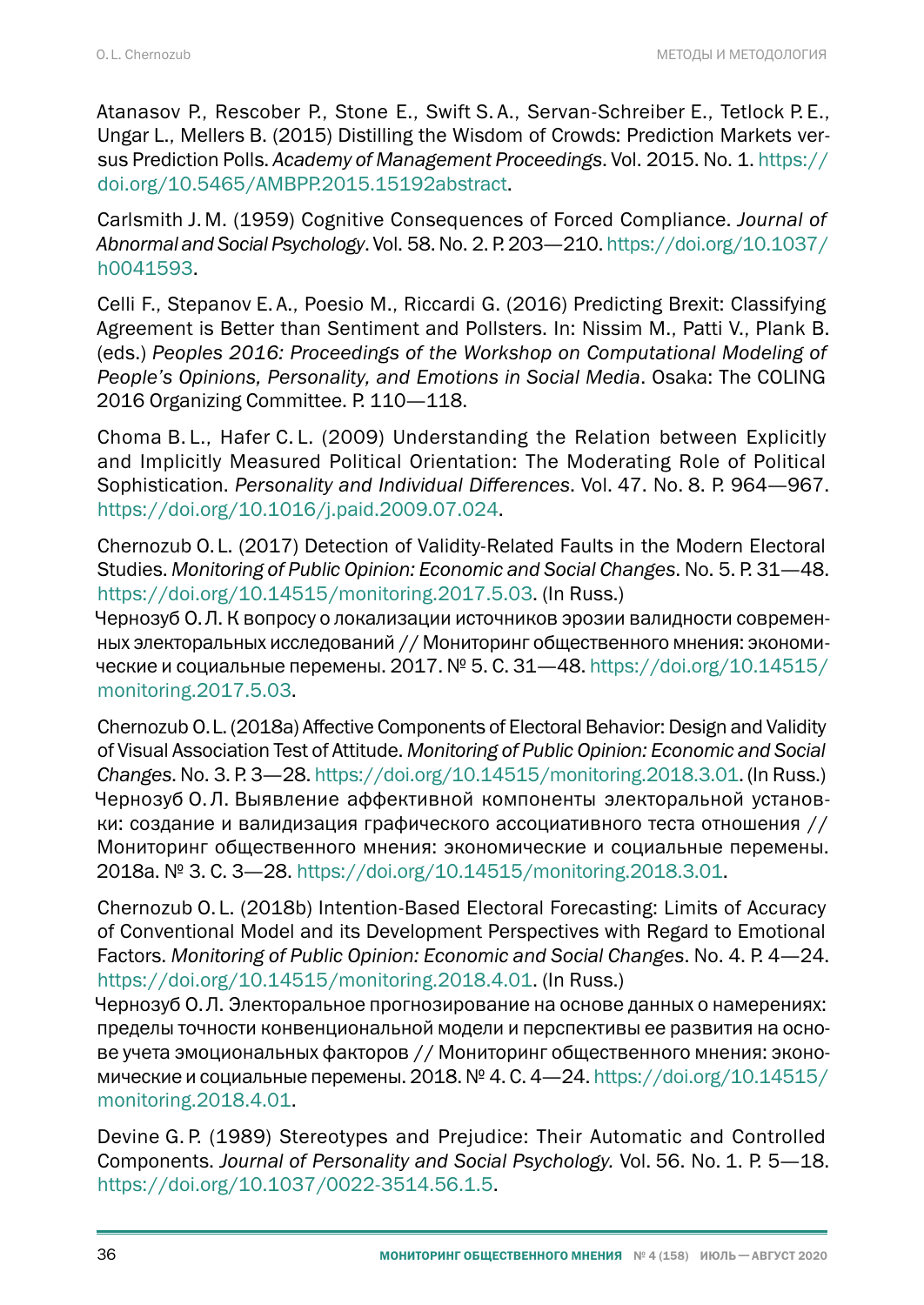Devine G.P., Monteith M.J., Zuwerink, J. R., Elliot J.A. (1991) Prejudice with and without Compunction. *Journal of Personality and Social Psychology*. Vol 60. No. 6. P. 817—830. <https://doi.org/10.1037/0022-3514.60.6.817>.

Devine P.G., Monteith M.J. (1999) Automaticity and Control in Stereotyping. In: Chaiken S., Trope Y. (eds.) *Dual-Process Theories in Social Psychology*. New York, NY: Guilford Press. P. 339—360.

Dovidio J., Brigham J., Johnson B., Gaertner S. (1996) Stereotyping, Prejudice, and Discrimination: Another Look. In: Macrae C.N., Stangor C., Hewstone M. (eds.) *Stereotypes and Stereotyping.* New York, NY: Guilford Press. Р. 1276—1319.

Dunton B.C., Fazio R.H. (1997) An Individual Difference Measure of Motivation to Control Prejudiced Reactions. *Personality and Social Psychology Bulletin*. Vol. 23. No. 3. P. 316—326.<https://doi.org/10.1177/0146167297233009>.

Erikson R., Panagopoulos C., Wlezien C. (2004) Likely (and Unlikely) Voters and the Assessment of Compaign Dynamics. *Public Opinion Quarterly*. Vol. 68. No. 4. P. 588— 601.<https://doi.org/10.1093/poq/nfh041>.

Etkind A.M. (1987) The Color Test of Attitude. In: Bodalev A.A., Stolin V.V. (eds.) *General Psychodiagnosis.* Moscow: Moscow University Press. P. 221—228. (In Russ.) Эткинд А.М. Цветовой тест отношений // Общая психодиагностика / под ред. А.А. Бодалева, В.В. Столина. М.: Издательство Московского университета, 1987. С. 221—228.

Himmelfarb S., Eagly A.H. (1974) Orientations to the Study of Attitudes and Their Change. In: Himmelfarb S., Eagly A.H. (eds.) *Readings in Attitude Change*. New York, NY: John Wiley & Sons. P. 2-49.

Fazio R.H., Jackson J.R., Dunton C.B., Indiana C.J. W. (1995) Variability in Automatic Activation as an Unobtrusive Measure of Racial Attitudes: A Bona Fide Pipeline? *Journal of Personality and Social Psychology.* Vol. 69. No. 6. P. 1013—1027. [https://](https://doi.org/10.1037/0022-3514.69.6.1013) [doi.org/10.1037/0022-3514.69.6.1013](https://doi.org/10.1037/0022-3514.69.6.1013).

Feather N. T. (1979) Values, Expectancy, and Action. *Australian Psychologist.* Vol*.* 14. No. 3. P. 243—260.<https://doi.org/10.1080/00050067908254353>.

Feather N.T. (1982) Human Values and the Prediction of Action: An Expectancy-Valence Analysis. In: Feather N. T. (ed.) *Expectations and Actions: Expectancy-Value Models in Psychology*. Hillsdale, NJ: Erlbaum. P. 263—289.

Festinger L. (1957) A Theory of Cognitive Dissonance. Evanston, IL: Row, Peterson & Company.

Festinger L., Carlsmith J.M. (1959) Cognitive Consequences of Forced Compliance. *Journal of Abnormal and Social Psychology.* Vol*.* 58. No. 2. P. 203—210. [https://](https://doi.org/10.1037/h0041593) [doi.org/10.1037/h0041593.](https://doi.org/10.1037/h0041593)

Fishbein M. (1963) An Investigation of the Relationship between Beliefs about an Object and the Attitude Toward that Object. *Human Relations.* Vol. 16. No. 3*.* P. 233— 239. [https://doi.org/10.1177/001872676301600302.](https://doi.org/10.1177/001872676301600302)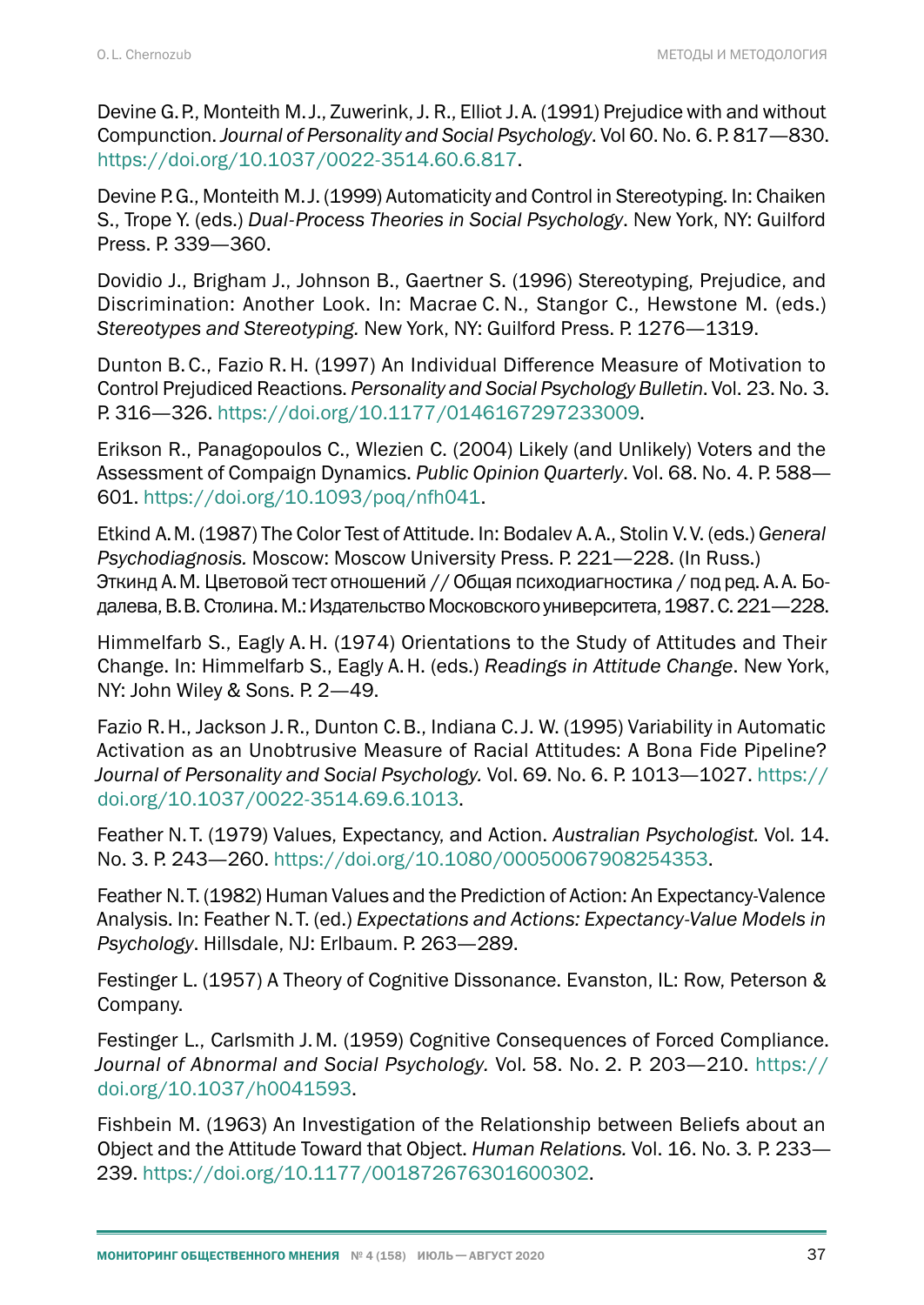Fishbein M. (1967) A Behavior Theory Approach to the Relations between Beliefs about an Object and the Attitude Toward the Object. In: Fishbein M. (ed.) *Readings in Attitude Theory and Measurement.* New York, NY: John Wiley & Sons. P. 389—400.

Fishbein M., Ajzen I. (2010) Predicting and Changing Behavior: The Reasoned Action Approach. New York, NY: Psychology Press.

Ganser C., Riordan P. (2015) Vote Expectations at the Next Level. Trying to Predict Vote Shares in the 2013 German Federal Election by Polling Expectations. *Electoral Studies*. Vol. 40. P. 115—126. [https://doi.org/10.1016/j.electstud.2015.08.001.](https://doi.org/10.1016/j.electstud.2015.08.001)

Gayo-Avello D. (2013) A Meta-Analysis of State-of-the-Art Electoral Prediction from Twitter Data. *Social Science Computer Review*. Vol. 31. No. 6*.* P. 649—679. [https://](https://doi.org/10.1177/0894439313493979) [doi.org/10.1177/0894439313493979](https://doi.org/10.1177/0894439313493979).

Graefe A. (2014) Accuracy of Vote Expectation Surveys in Forecasting Elections. *Public Opinion Quarterly*. Vol. 78. No. S1*.* P. 204—232.<https://doi.org/10.1093/poq/nfu008>.

Graefe A. (2017) Political Markets. In: Arzheimer K., Evans J., Lewis-Beck M. S. (eds.) *The SAGE Handbook of Electoral Behavior. Vol. 2*. London: SAGE. P. 861—882.

Green D. Ph. (1988) On the Dimensionality of Public Sentiment Toward Partisan and Ideological Groups. *American Journal of Political Science*. Vol. 32. No. 3. P. 758—780. <https://doi.org/10.2307/2111245>.

Greenwald A.G., Poehlman T.A., Uhlmann E.L., Banaji M.R. (2009) Understanding and Using the Implicit Association Test: III. Meta-Analysis of Predictive Validity. *Journal of Personality and Social Psychology.* Vol. 97. No. 1. P. 17—41. [https://doi.org/10.1037/](https://doi.org/10.1037/a0015575) [a0015575.](https://doi.org/10.1037/a0015575)

Greenwald A.G., Smith C. T., Sriram N., Bar-Anan Y., Nosek B.A. (2009) Implicit Race Attitudes Predicted Vote in the 2008 U.S. Presidential Election. *Analyses of Social Issues and Public Policy*. Vol. 9. No. 1*.* P. 241—253. [https://doi.org/10.1111/](https://doi.org/10.1111/j.1530-2415.2009.01195.x) [j.1530-2415.2009.01195.x.](https://doi.org/10.1111/j.1530-2415.2009.01195.x)

Jacoby W.G. (1994) Feeling Thermometers. In: *Conference Proceedings. Candidate Evaluation Conference.* December 2—3. URL: [https://electionstudies.org/wp-content/](https://electionstudies.org/wp-content/uploads/2018/03/1994Candidate_Jacoby.pdf) [uploads/2018/03/1994Candidate\\_Jacoby.pdf](https://electionstudies.org/wp-content/uploads/2018/03/1994Candidate_Jacoby.pdf) (accessed: 09.08.2020).

Katz D. (1960) The Functional Approach to the Study of Attitudes. *Public Opinion Quarterly*. Vol. 24. No. 2. P. 163—204.<https://doi.org/10.1086/266945>.

Kelman H.C. (1958) Compliance, Identification, and Internalization: Three Processes of Attitude Change. *Journal of Conflict Resolution*. Vol. 2. No. 1. P. 51—60. [https://](https://doi.org/10.1177/002200275800200106) [doi.org/10.1177/002200275800200106](https://doi.org/10.1177/002200275800200106).

Kennedy C., Blumenthal M., Clement S., Clinton J.D., Durand C., Franklin Ch., McGeeney K., Miringoff L., Olson K., Rivers D., Saad L., Witt E., Wlezien C. (2017) An Evaluation of 2016 Election Polls in the U.S. *American Association for Public Opinion Research*. URL: http://www.aapor.org/Education-Resources/Reports/An-Evaluation-of-2016-[Election-Polls-in-the-U-S.aspx](http://www.aapor.org/Education-Resources/Reports/An-Evaluation-of-2016-Election-Polls-in-the-U-S.aspx) (accessed: 09.08.2020).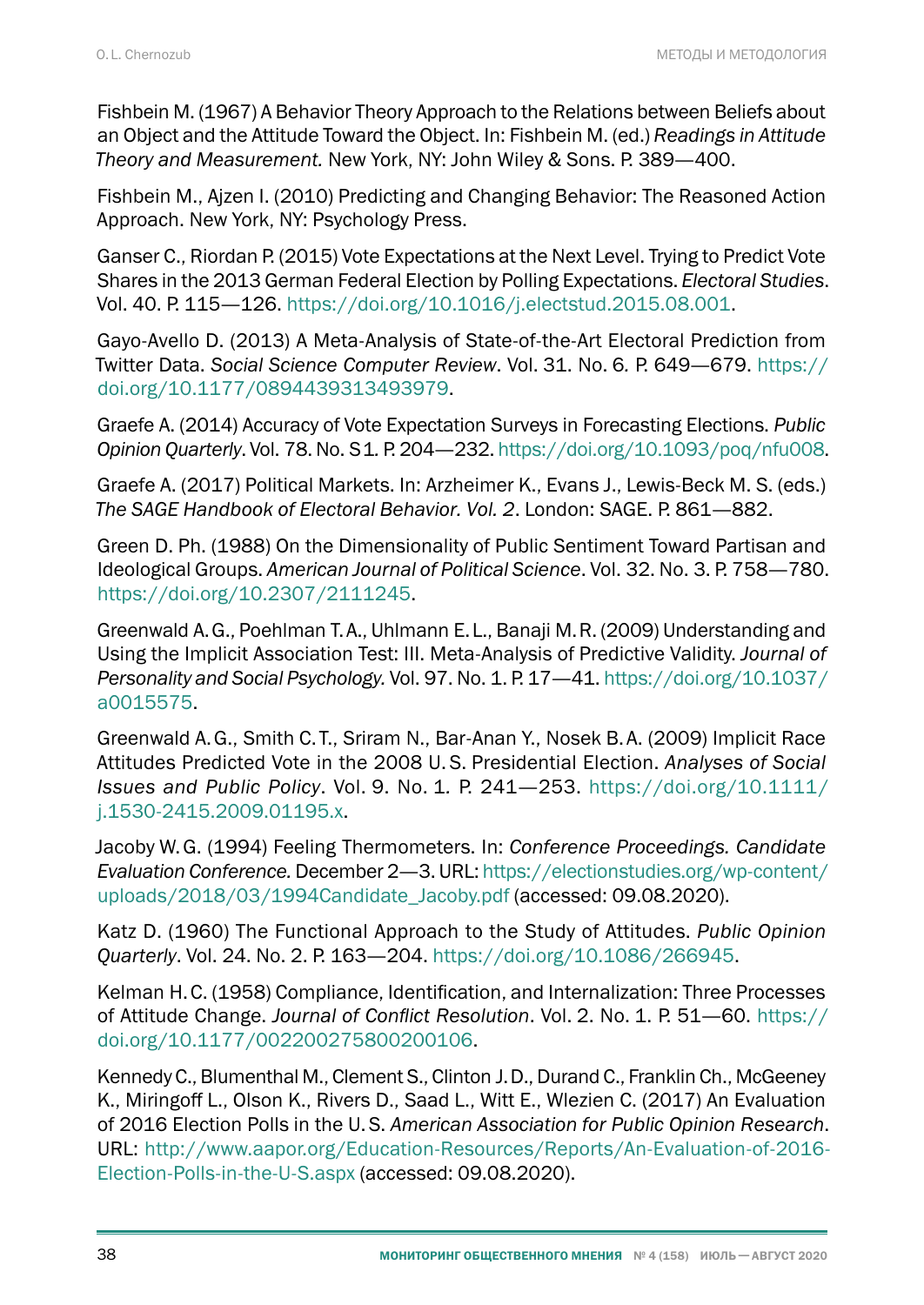Kiesler Ch. A., Collins B. E., Miller N. (1969) Attitude Change. A Critical Analysis of Theoretical Approaches. New York, NY: John Wiley & Sons.

Kou S.G., Sobel M.E. (2004) Forecasting the Vote: A Theoretical Comparison of Election Markets and Public Opinion Polls. *Political Analysis*. Vol. 12. No. 3. P. 277—295. [https://doi.org/10.1093/pan/mph019.](https://doi.org/10.1093/pan/mph019)

LaCour M. J., Green D.P. (2014) When Contact Changes Minds: An Experiment on Transmission of Support for Gay Equality. *Science*. Vol. 346. No. 6215. P. 1366—1369. <https://doi.org/10.1126/science.1256151>.

Lau R.R., Kleinerg M.S., Ditonto T. M. (2018) Measuring Voter Decision Strategies in Political Behavior and Public Opinion Research. *Public Opinion Quarterly.* Vol. 82. No. S1. P. 911—936. [https://doi.org/10.1093/poq/nfy004.](https://doi.org/10.1093/poq/nfy004)

Leigh A., Wolfers J. (2006) Competing Approaches to Forecasting Elections: Economic Models, Opinion Polling and Prediction Markets. *IZA Discussion Papers.* No. 1972. Bonn: IZA. URL:<http://ftp.iza.org/dp1972.pdf> (accessed: 09.08.2020).

Lewis-Beck M. S., Stegmaier M. (2007) Economic Models of Voting. In: Dalton R.J., Klingemann H.-D. (eds.) *The Oxford Handbook of Political Behavior*. Oxford: Oxford University Press. P. 518—527. [https://doi.org/10.1093/oxfordhb/978019927](https://doi.org/10.1093/oxfordhb/9780199270125.003.0027) [0125.003.0027.](https://doi.org/10.1093/oxfordhb/9780199270125.003.0027)

Lupton R.N., Jacoby W.G. (2016) The Reliability of the ANES Feeling Thermometers: an Optimistic Assessment. *Presentation at the 2016 Annual Meetings of the Southern Political Science Association.* San Juan, Puerto Rico. January 7th.

Lüscher M. (1990) The Lüscher Color Test. New York, NY: Simon and Schuster.

Markert С. (1980) Test Your Emotions. Wellingborough: Thomas & Co.

Metaxas P.T., Mustafaraj E., Gayo-Avello D. (2011) How (Not) to Predict Elections. In: *Privacy, Security, Risk and Trust (PASSAT) and 2011 IEEE Third International Conference on Social Computing*. Boston, MA: IEEE. P. 165—171. [https://doi.org/10.1109/](https://doi.org/10.1109/PASSAT/SocialCom.2011.98) [PASSAT/SocialCom.2011.98](https://doi.org/10.1109/PASSAT/SocialCom.2011.98).

Murr A. E. (2015) The Wisdom of Crowd: Applying Condorcet's Jury Theorem to Forecasting US Presidential Elections. *International Journal of Forecasting*. Vol. 31. No. 3. P. 916—929.<https://doi.org/10.1016/J.IJFORECAST.2014.12.002>.

O'Keefe D. J. (1990) Persuasion: Theory and Research. Newbury Park, CA: SAGE.

Perry P. (1960) Election Survey Procedures of the Gallup Poll. *Public Opinion Quarterly*. Vol. 24. No. 3. P. 531—542. [https://doi.org/10.1086/266966.](https://doi.org/10.1086/266966)

Perry P. (1962) Living Research: Gallup Poll Election Survey Experience, 1950 to 1960. *Public Opinion Quarterly*. Vol. 26. No. 2. P. 272—279.<https://doi.org/10.1086/267097>.

Perry P. (1973) A Comparison of the Voting Preferences of Likely Voters and Likely Nonvoters. *Public Opinion Quarterl*y. Vol. 37. No. 1. P. 99—109. [https://](https://doi.org/10.1086/268063) [doi.org/10.1086/268063](https://doi.org/10.1086/268063).